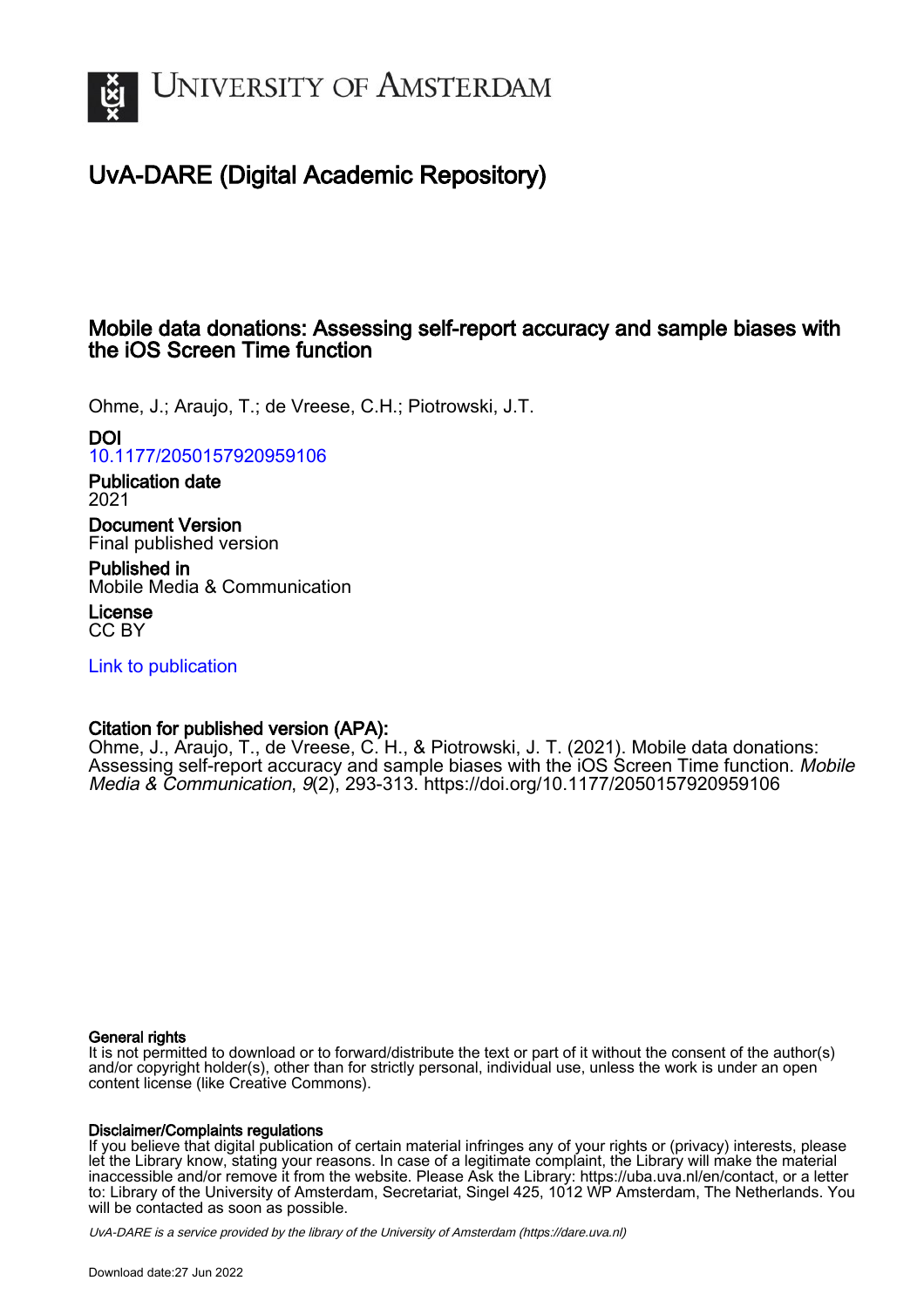**9591[06](http://crossmark.crossref.org/dialog/?doi=10.1177%2F2050157920959106&domain=pdf&date_stamp=2020-09-30)** MMC0010.1177/2050157920959106Mobile Media & Communication**Ohme et al.**

*Article*

mmc

Mobile Media & Communication 2021, Vol. 9(2) 293–313 © The Author(s) 2020



DOI: 10.1177/2050157920959106 Article reuse guidelines: [sagepub.com/journals-permissions](https://uk.sagepub.com/en-gb/journals-permissions) [journals.sagepub.com/home/mmc](https://journals.sagepub.com/home/mmc)



# **Mobile data donations: Assessing self-report accuracy and sample biases with the iOS Screen Time function**

# **Jakob Ohme , Theo Araujo, Claes H. de Vreese and Jessica Taylor Piotrowski**

Amsterdam School of Communication Research, University of Amsterdam, Netherlands

#### **Abstract**

With digital communication increasingly shifting to mobile devices, communication research needs to explore ways to retrieve, process, and analyze digital trace data on people's most personal devices. This study presents a new methodological approach, mobile data donations, in which smartphone usage data is collected unobtrusively with the help of mobile log data. The iOS Screen Time function is used as a test case for gathering log data with the help of screenshots. The study investigates the feasibility of the method, sample biases, and accuracy of smartphone usage self-reports on a general population sample of Dutch citizens (*n*=404). Importantly, it explores how mobile data donations can be used as add-ons or substitutes for conventional media exposure measures. Results indicate that (a) users' privacy concerns and technical skills are crucial factors for the willingness to donate mobile log data and (b) there is a strong tendency for underreporting of smartphone usage duration and frequency.

#### **Keywords**

Accuracy, data donation, method, mobile, screen time, self-report, smartphone

## **Introduction**

Digital communication increasingly takes place on peoples' mobile devices, making it critical for communication research to investigate mobile usage patterns and their effects in greater detail. However, the multipurpose nature of smartphone usage and the different contexts and times of usage push traditional media consumption measurement

**Corresponding author:**

Jakob Ohme, Amsterdam School of Communication Research, University of Amsterdam, Nieuwe Achtergracht 166, Amsterdam, 1018 WV, The Netherlands. Email: [j.ohme@uva.nl](mailto:j.ohme@uva.nl)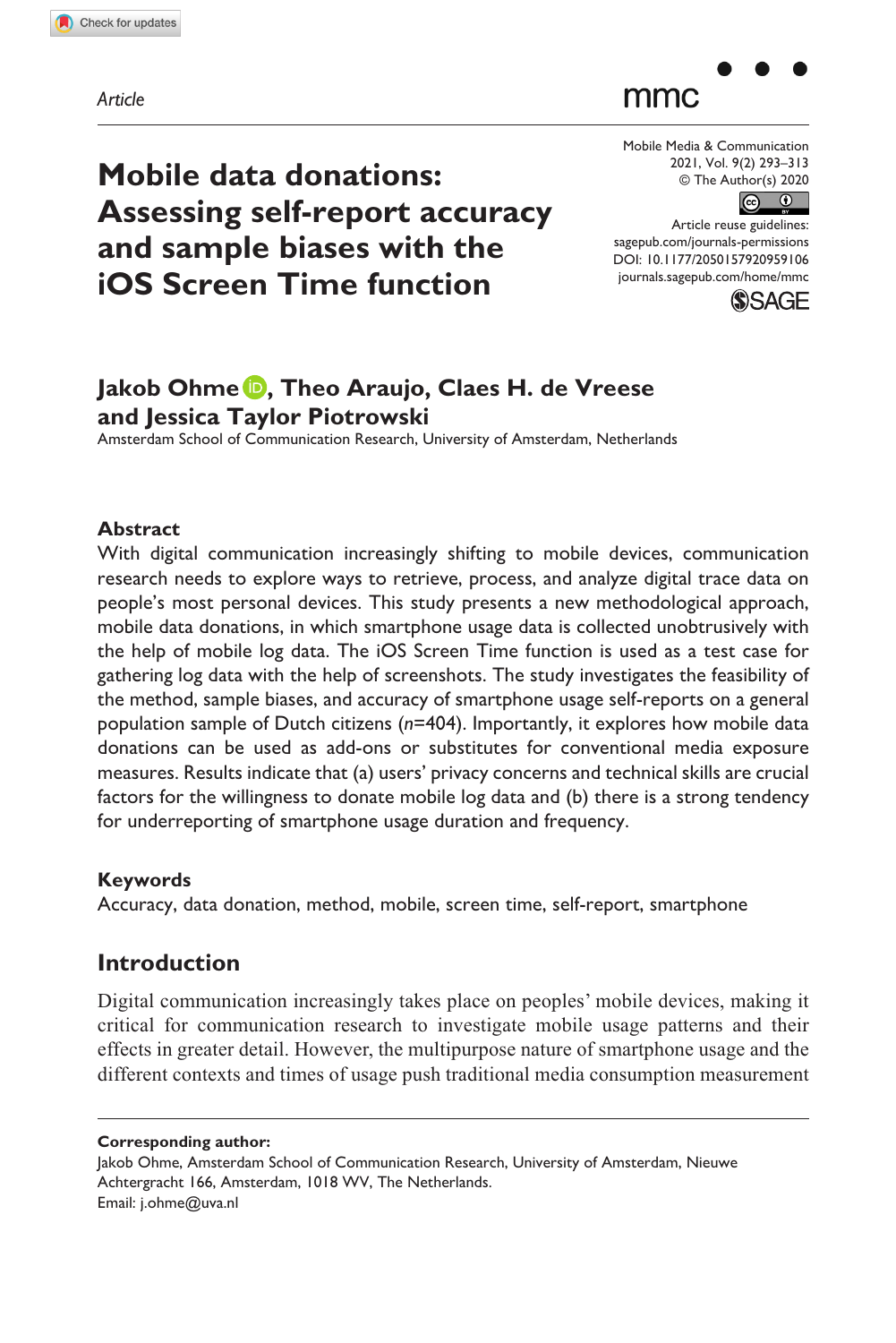methods to their limits. Assessing different types of mobile media usage with survey measures that rely on respondents' self-report presents difficulties, with short-term exposure, erratic usage, and multi-tasking on mobile devices likely increasing recall biases (Schwarz & Oyeserman, 2001; Vanden Abeele et al., 2013). The usage of digital trace data to counteract these problems—although successful on PCs and tablets (see Araujo et al., 2017; Scharkow, 2016)—may be limited on smartphones (users' most personal devices) due to privacy concerns as well as the technical skills necessary to share such data.

Data donations present a different approach. In the quest for collecting reliable digital usage data, data donations turn the conventional relationship between users and researchers upside down: rather than having researchers interfere with users' devices and install applications to gain remote access to user data, with data donations, users provide researchers with data that have already been collected by their devices or platforms (Thorson et al., 2019). Recently, such data collection features have become integrated in the operating systems of smartphones, such as iOS Screen Time or Android's Digital Wellbeing. These new features include information about the smartphone operation (e.g., duration of screen time or number of pickups) as well as patterns of usage and activities (e.g., most-used apps and websites). Although the primary objective of these functions is to give users control over smartphone usage and insights into their own digital health (Jiang, 2018), via mobile data donation these functions can also provide communication researchers a new set of media usage measures that are superior to existing options. Specifically, mobile data donations extend the range of available mobile log data, present a more transparent and self-administrable way of sharing data with researchers, and remove the need for installing external software, which can be complex for some users. Even more, the levels of detail often included in the data, such as most-used apps, present us with the opportunity to extend our limited knowledge about the accuracy of selfreported smartphone usage in meaningful ways.

With this in mind, the current study is designed to explore the possibilities of data donation for digital communication research. This study uses the iOS Screen Time feature as a test case and links individual self-reported two-wave panel survey data (*n*=404) in the Netherlands to smartphone log data donated by participants. It thereby (a) presents a new approach on how to collect and process log data of mobile phone users with the help of screenshots, (b) explores sample biases with regards to privacy risk and data protection literacy, and (c) investigates the extent to which self-reports are reliable when compared to log data for different types of smartphone behavior. Altogether, this study provides researchers with guidelines on how data donation of smartphone log data can be retrieved, processed, and analyzed, while discussing the limits of smartphone data donations for digital communication research.

#### **Mobile data donations**

The technological and social characteristics of smartphones make them a uniquely advantageous innovation for application in social science research (Raento et al., 2009). Smartphones are carried willingly by users across the globe and, importantly, they integrate a number of technological applications and sensor data that make them uniquely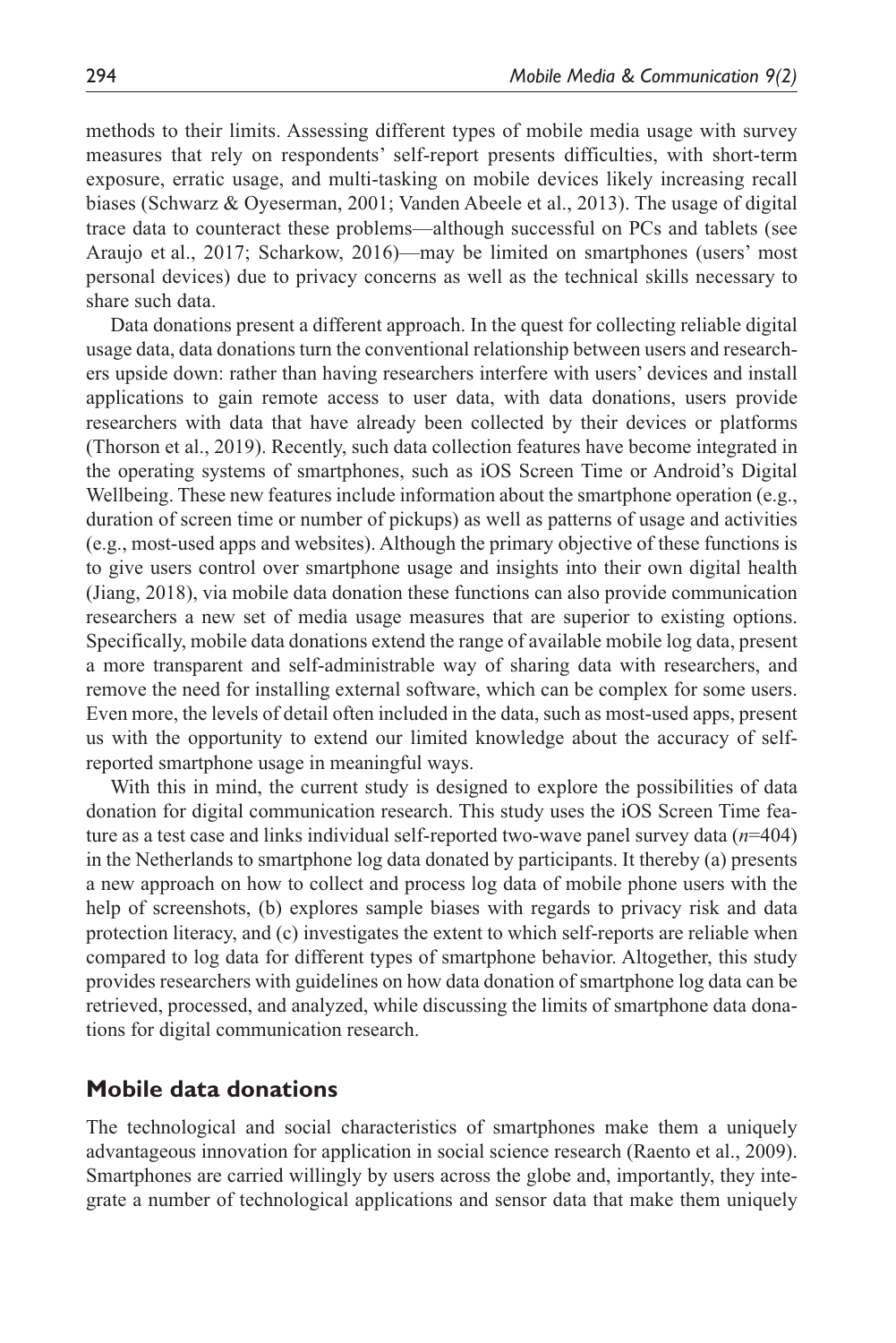suited for automated observations. Their increasing usage for an ever-growing set of purposes and applications calls for communication research to shift its focus even more strongly on mobile media exposure. However, it is exactly this ubiquitous usage that makes it so challenging for researchers to study mobile media exposure—particularly when it comes to extracting in-depth insights into activities conducted and information retrieved via these devices.

Thankfully, however, smartphones are indeed *smart* in that they not only provide numerous usage opportunities for users, but they also log a great deal of data in this process. Features such as iOS Screen Time, the development of which was triggered in part by calls for digital wellbeing and data autonomy, now make these once inaccessible logs available to users (Ausloos, 2019; Jiang, 2018; Thorson et al., 2019). The potential for sharing these log data with researchers, coined *mobile data donation*, opens a window of opportunity for researchers to receive richer data in a way that is less intrusive to participants. With mobile data donation, users share (parts of) their smartphone log data that are accessible to them through existing functions of their devices or operating systems with researchers. In our case, this was done by taking screenshots of the usage details from the iOS Screen Time function and uploading them for researchers to access. Mobile data donation thereby occurs without interference of a researcher and relies on information that is that already accessible to the users on their devices; hence, the installation of external software is not necessary. Using data that have already been collected on a device can reduce reactivity biases of respondents and, from a technological point of view, facilitates a shift towards *passive tracking with non-automated access*.

This type of user-dependent process of data gathering has been used before in different fields, such as clinical research. But it is only recently that the donation of smartphone log data has become possible for communication science. Prior to this, we witnessed numerous attempts to understand smartphone use through other types of data access with limited success. For example, data from telecommunication operators (Boase & Ling, 2013; Schüz & Johansen, 2007) were only able to provide insights into basic functions, such as length of calls or the number of text messages. Tracking applications, installed by users, increased the depth of insights somewhat but interpretation was hindered by operating system restrictions (e.g., Kobayashi & Boase, 2012; Stier et al., 2020). Most recently, scholars have attempted to use the "app category usage" on Android phone users' devices to assess content use (Deng et al., 2019), but even here, scholars were unable to access information such as total screen time or number of notifications or pick-ups. These "new measures" of mobile communication behavior are important, as research has shown that smartphone usage and different forms of psychological wellbeing are interrelated, such as for stress, hyperactivity, and general wellbeing (Kushlev et al., 2016; Orben, 2020; Stiglic & Viner, 2019). Recently, Sewall et al. (2020) found indications that self-reports of screen time and mobile social media use only partly capture actual behavior, thereby blurring the association with psychosocial wellbeing. Moreover, realistic measures that reflect a broad spectrum of mobile usage behaviors can inform newly introduced concepts, such as "digital wellbeing" (Vanden Abeele, 2020). Beyond informing specific research fields, logged frequencies of digital media use can function as a new baseline measure in communication research. Knowledge about the extent to which an individual engages in digital communication provides an important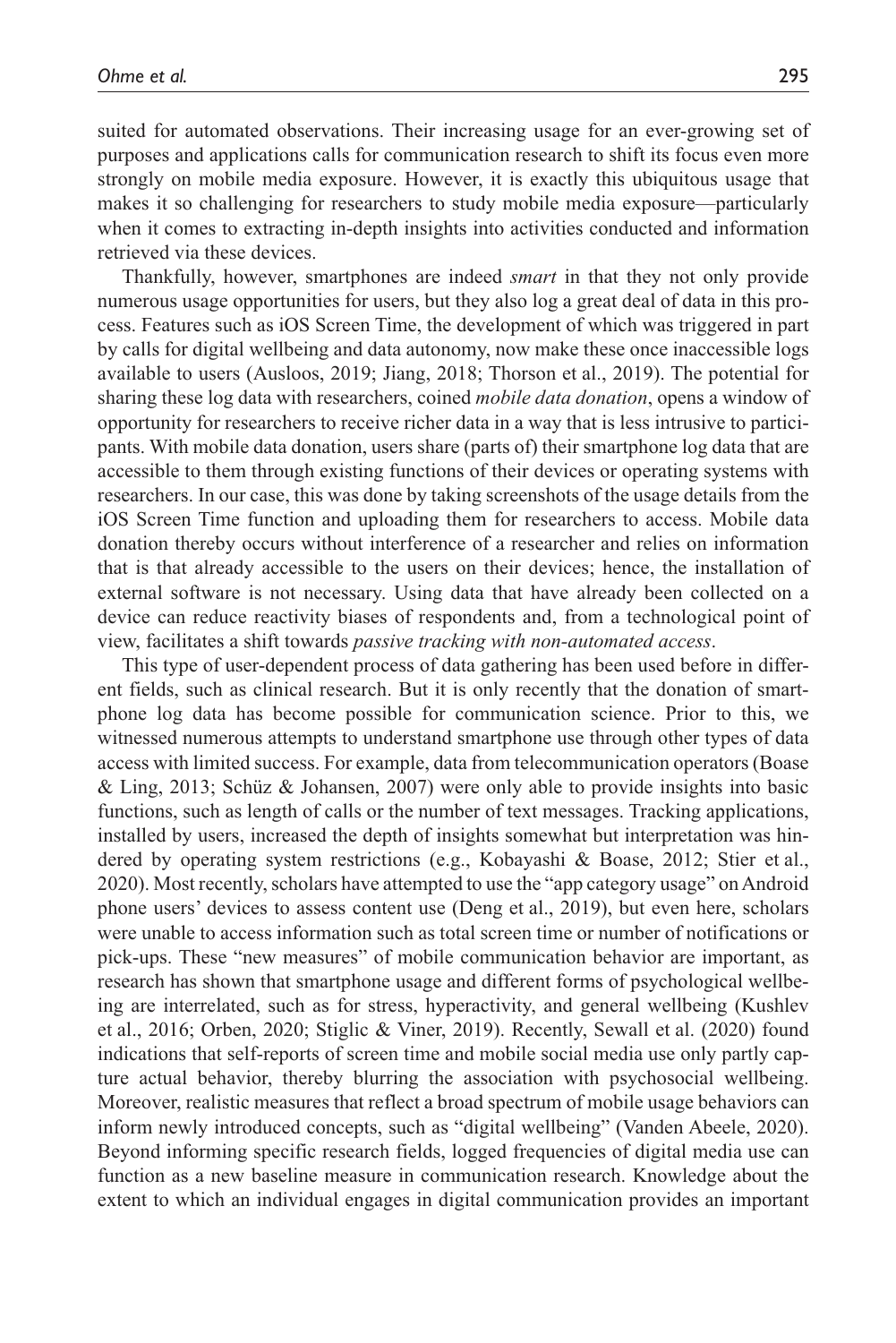reference point to assess the relevance of specific behaviors, such as receiving push messages for news (Stroud et al., 2020), mobile gaming (Christensen & Prax, 2012), mobile news use (Ohme, 2020), or smartphone-checking behavior (Costera Meijer & Kormelink, 2015). Mobile data donation therefore offers an opportunity to address some of the limitations of previous methods while also overcoming the limitations of self-report. At the same time, mobile data donation does come with potential challenges: namely, compliance and sampling biases.

## **Challenge 1: Mobile data donation compliance**

Although participants do not need to install external software, the retrieval of these data is more complicated. As of the time of this writing, no export functions for user-accessible mobile log data exist that could be legally used by a wide share of users. But the visibility of log data on people's screens makes it possible to extract data by the widely used smartphone feature of taking screenshots. In health research, screenshot techniques have already been used successfully as a mode of data retrieval (Chiatti et al., 2018; Gower & Moreno, 2018), although in communication research its application is still sparse (but see Reeves et al., 2019). That said, existing data suggest the compliance rate may be a challenge for mobile data donation. For example, in a mobile tracking study, Keusch et al. (2019) reported a 35% hypothetical willingness to participate whereas Boase and Ling (2013) received informed consent from approximately 31% of participants to access their mobile log data. Similarly, in a study about screen time usage among 12–15-year-olds, only 13% of adolescents complied with a request to upload a screenshot of battery use (Gower & Moreno, 2018). It is clearly a priority to assess compliance when reviewing the appropriateness and feasibility of a method. Unsurprisingly, given the novelty of the feature, there are no baseline measures about compliance levels of iOS Screen Time screenshot sharing. With this in mind, we ask:

*RQ1: How high is the compliance rate among respondents to donate mobile log data in the form of smartphone screenshots?*

## **Challenge 2: Sample biases**

Just as compliance is an important question for mobile data donation, so is the question about potential sample biases. In previous studies that attempted to use mobile log data, participants often had to install external software themselves, thus necessitating they had sufficient skills to complete such tasks. Although perhaps not a large burden for student samples, such a task can lead to significant initial sampling biases based on the willingness and ability to install external software when considering the general population. At the same time, as noted by Jürgens and colleagues (2019), knowingly being tracked can also lead to reactivity in responses (response bias).

Although mobile data donation may attenuate sample deviations that were found in previous studies, it is important to investigate potential sample biases of this new method. As with any other study conducted on a subpopulation, there is the degree of (1) *sampling bias*. From this, specific to mobile data donation, there is the degree of (2) *selection bias* that can result from asking participants to enable the Screen Time function on their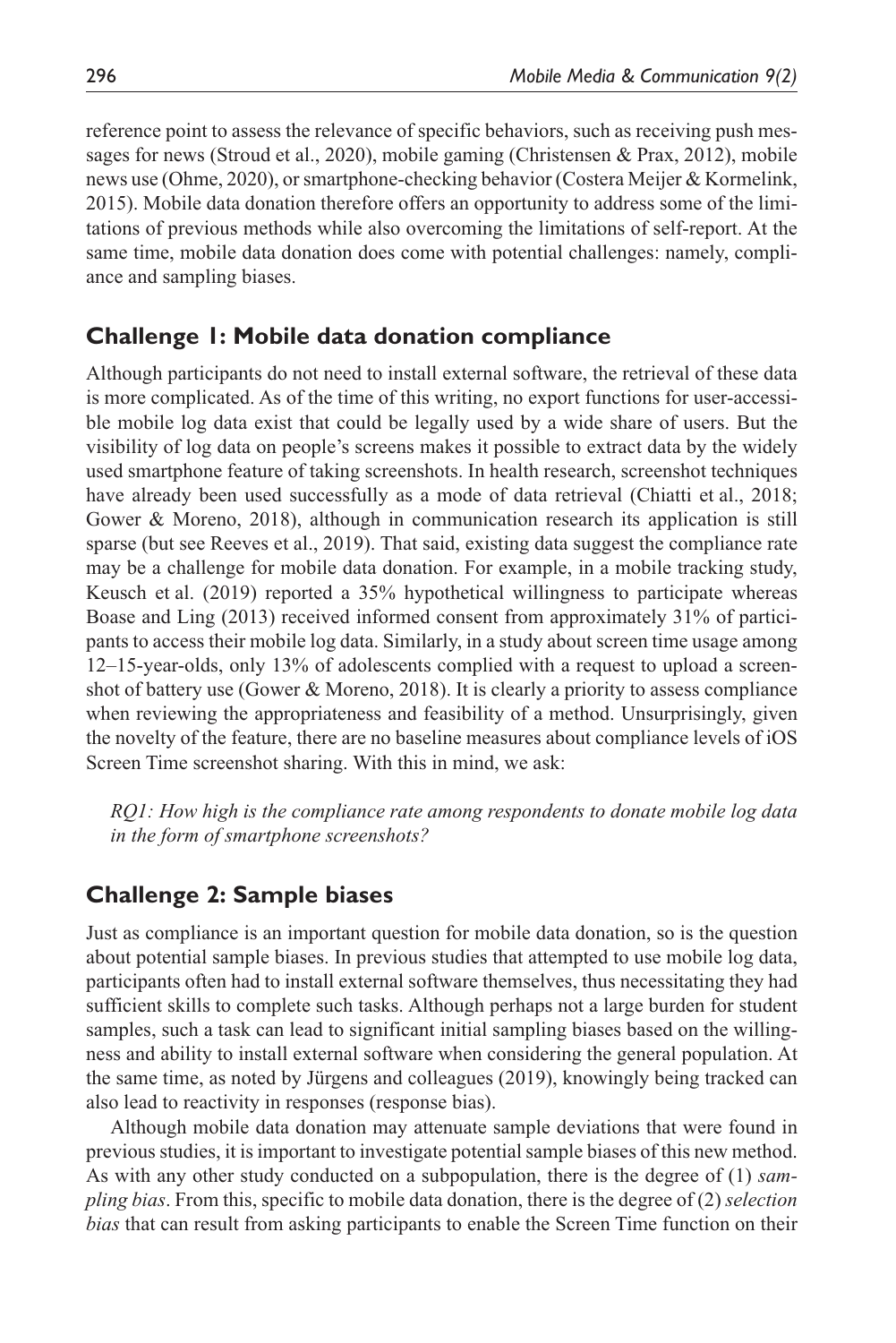

**Figure 1.** Mobile data donation sample process.

phone and agreeing to be re-contacted for the upload.<sup>1</sup> Even more, responding to the request to upload mobile log data leads to a (3) *non*-*response bias*, that is introduced if data donators and non-donators differ in observable variables (see Figure 1). This study is one of the first to investigate the difference between data donators and non-donators thus assessing issues of sample bias in mobile data donation. With this context in mind, we focus on factors that directly relate to the methodological approach, namely the private nature of data and the technical skills required to share those. The assessment of biases thus not only informs research that relies on data donations to retrieve private information but also tests the extent to which this new method may create a digital divide in research if privileging digitally skilled people.

**Privacy and security concerns.** In reflecting upon potential sample biases between data donators and non-donators, one key distinguishing factor may be issues of privacy and security. The smartphone is arguably the most personal device for most users. This can present challenges to the willingness of sharing smartphones data for research, particularly as it relates to privacy and security concerns. In fact, data privacy and security concerns have been shown to influence participants' willingness to participate in mobile tracking studies (Keusch et al., 2019). And although the higher transparency of data donation may offset this concern somewhat, it is also possible that seeing their own data (i.e., screenshots) may have the reverse effect and lead to an even greater concern about privacy and security. We ask:

*RQ2a: Do mobile data donators differ significantly from non-donators in regard to privacy and security concerns?*

**Technical skills.** Just as privacy and security may be distinguishing factors between data donators and non-donators, so too may be technical skills. In the past, the donation of mobile data has often involved several tasks that require a certain level of technical skills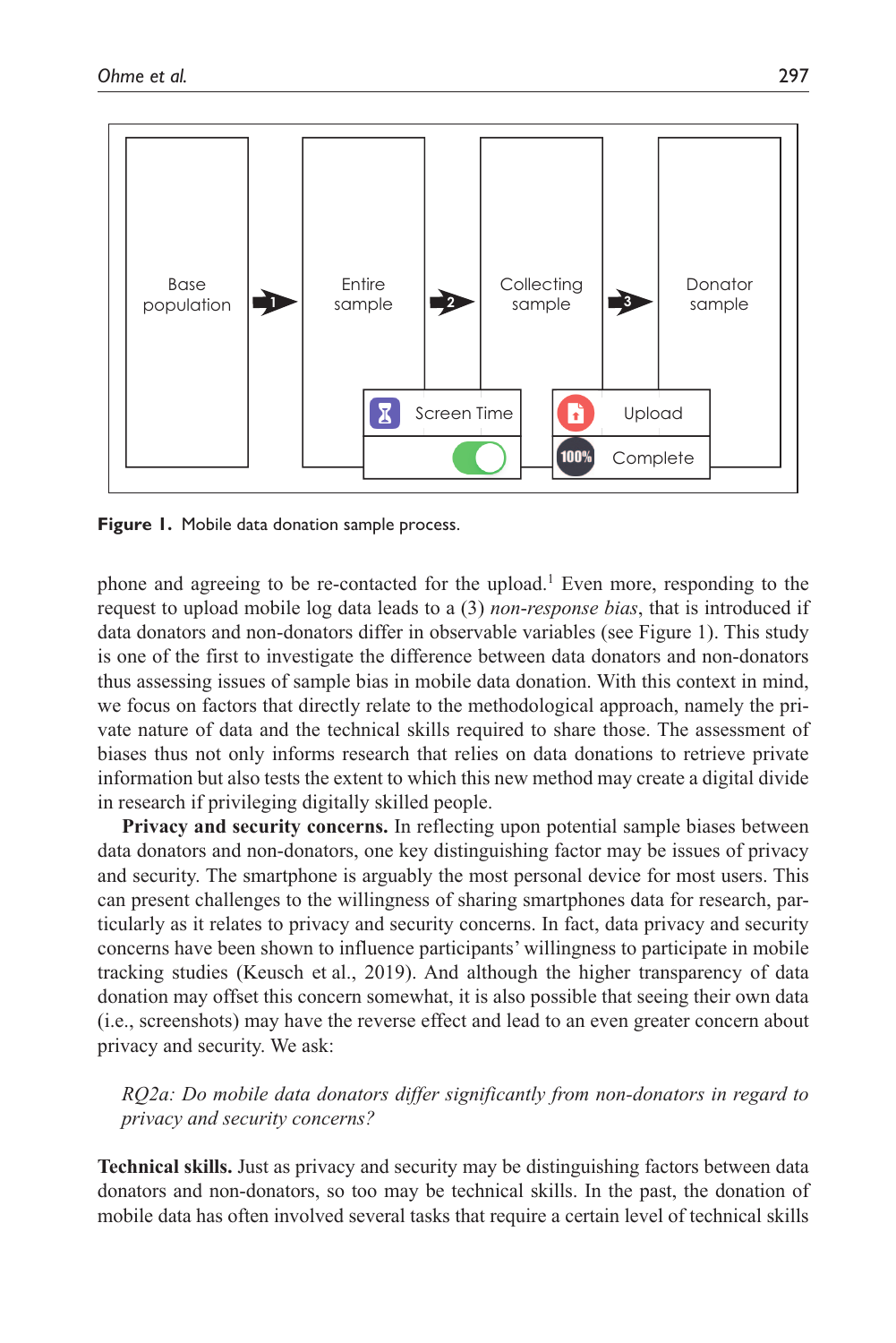from users. Although mobile data donations are simpler than earlier studies, the collection of screenshots (as is necessary at this time) still requires several steps including navigating to the Screen Time usage section of the phone, making correct screenshots, and uploading them to a place designated by the researcher. It is therefore possible that the lack of technical skills results in a sample bias where donators are more tech savvy than non-donators. Up to now, studies have not investigated the extent to which technical skills create a bias in the participants who donate mobile data versus the ones who do not. We therefore ask:

*RQ2b: Do mobile data donators differ significantly from non-donators in their technical smartphone skills?*

## **Opportunity: Accuracy**

Although compliance and sampling biases certainly present challenges to mobile data donation, as noted at the outset, one of the attractive opportunities of mobile data donation is accuracy. Due to the constant, multipurpose usage of mobile phones, respondents face a high cognitive burden to quantify different types of individual behavior (Lee et al., 2017). And although research heavily relies on self-reports of smartphone usage in a variety of domains (e.g. Stiglic & Viner, 2019; Shih et al., 2015), self-reports of smartphone usage may be hitting a cognitive limit. A review of the literature shows that little is known about how accurately users self-report recent usage patterns (but see Vanden Abeele et al., 2013, Boase & Ling, 2013 for work on the accuracy of reporting the number and duration of mobile calls and text messages). Recently, usage behaviors such as picking up the phone or usage events such as receiving push notifications increasingly determine users' smartphone experiences. Research on the accuracy of reporting in this field of mobile phone studies is limited and mostly addressed by the use of student samples (see Andrews et al., 2015; Ellis et al., 2019; Lee et al., 2017). Access to smartphone log data creates unique opportunities to extend research on how accurate peoples' self-reports on their smartphone usage are, both for duration and usage events. We therefore ask:

*RQ3a: How accurately can people estimate their duration of smartphone usage?*

*RQ3b: How accurately can people estimate smartphone usage events (notifications) and behavior (pick-ups)?*

Beyond general usage metrics, the built-in screen time features of mobile operating systems provide information on frequently used apps or websites visited. Because usage of specific apps and websites is an important measure in studies aimed at understanding the content and consequences of media usage in mobile phones, it is important to evaluate how accurately users are able to report smartphone usage on a content-related level. For overarching usage categories, such as "entertainment" or "social network sites," previous research with a student sample found over- and underestimation of the time spent with different usage categories (Lee et al., 2017), whereas Deng et al. (2019) furthermore found that people mostly overestimate the usage of different app categories. On the granular level of websites and apps used, it is yet an open question of how well people can report the content they most frequently consume or use on their smartphone. We therefore ask: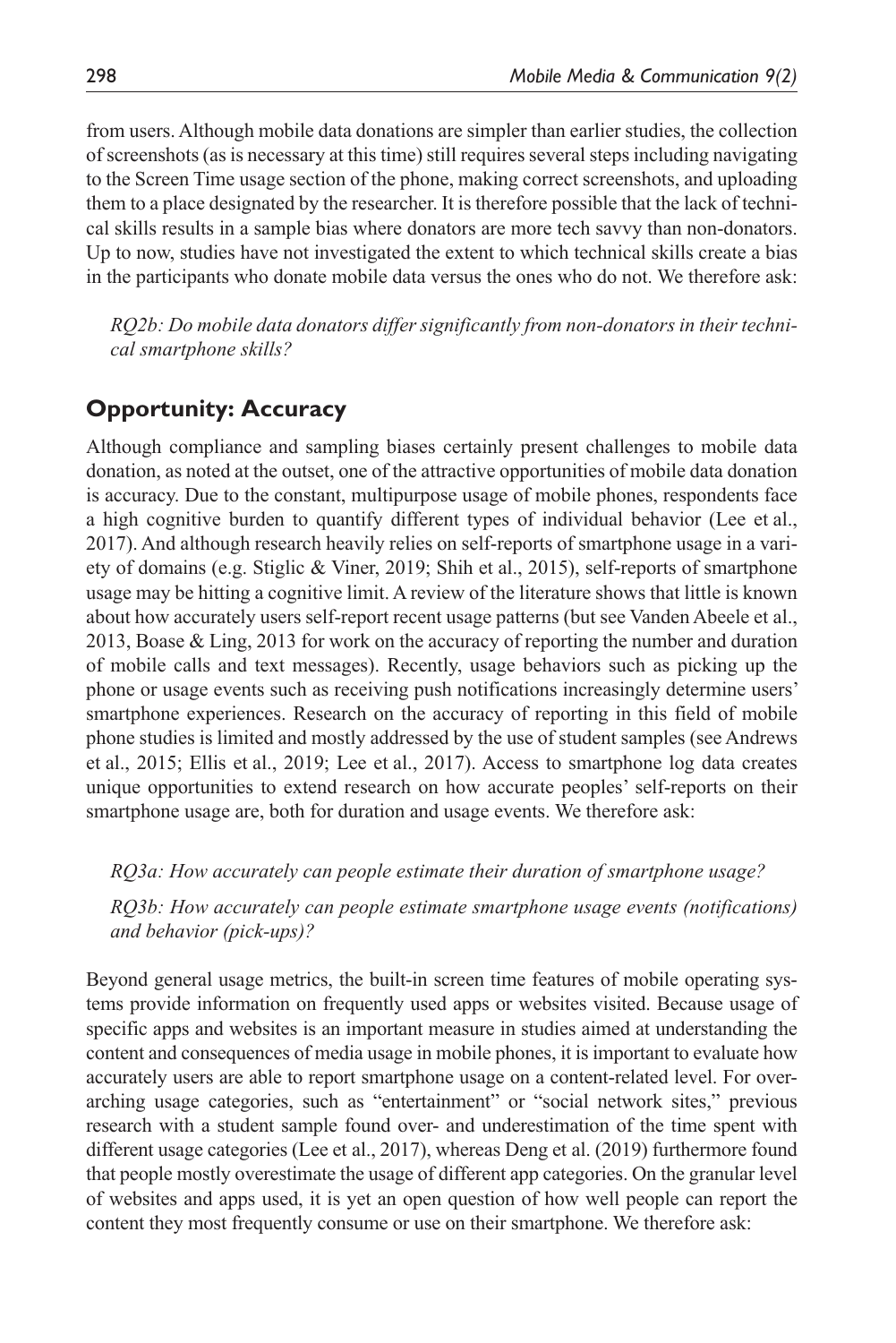*RQ3c: How accurate are self-reports of the most frequently used applications and websites on a smartphone?*

## **Method**

#### *Design and procedure*

To address the research questions, a two-wave online panel survey among Dutchspeaking iPhone users in the Netherlands was conducted in April 2019. A public opinion research company was used to recruit a sample of 404 iPhone users (American Association for Public Opinion Research (AAPOR) response rate  $1 = 54\%$ ). All participants provided informed consent. Respondents were aged between 18 and 68 years old  $(M = 40, SD = 13.7)$ , and 55% were female. In terms of formal education, 2% of respondents held a primary education as lowest degree, 56% a secondary, and 42% a tertiary, higher education degree. The first wave functions as a baseline measure of self-reported privacy concerns, technical skills, and (mobile) media consumption patterns. At the end of the first wave, participants who agreed to be contacted again in the second wave were instructed to turn on the Screen Time function of their iPhone, if they had not done so already. The second wave was conducted 7 days after the end of the first wave, allowing for the gathering of screen time data during a full week for all participants. At the end of the second survey, respondents were provided with a step-by-step guide on how to take and upload screenshots of the iOS Screen Time function. Participation was incentivized by a bonus system whereby respondents received points worth  $\epsilon$ 2.10 for completion of the first wave and additional  $64.00$  for the completion of the second wave, which included the donation of their mobile log data. Respondents who took the survey on their smartphone (72%) could upload screenshots directly from their mobile device. Respondents participating on a desktop computer or other device could switch devices during the survey, so they could upload the screenshots from their smartphone (see Figure 2 for examples). Of note, the study was approved by the faculty's Institutional Review Board under the condition that all screenshots were anonymized by the researcher before analysis. As such, screenshots were anonymized by researchers and brought into an analyzable format by a research assistant. Subsequently, screen time data were linked to survey responses of respondents.

## *Measures*

*Log data.* The log data combined in screenshots included information on usage duration and frequency of usage incidents. Among usage duration measures are the total screen time as well as the time users engaged in nine different usage categories. These categories are predefined by the operating system and include social networking, productivity, or entertainment (see a full list, including usage times, in Figure 3). Furthermore, log data included weekly usage duration of the 10 most-used apps and websites. A research assistant copied the usage data from the screenshots into a spreadsheet to make them ready for analysis. This included the names of the five most-used apps and websites.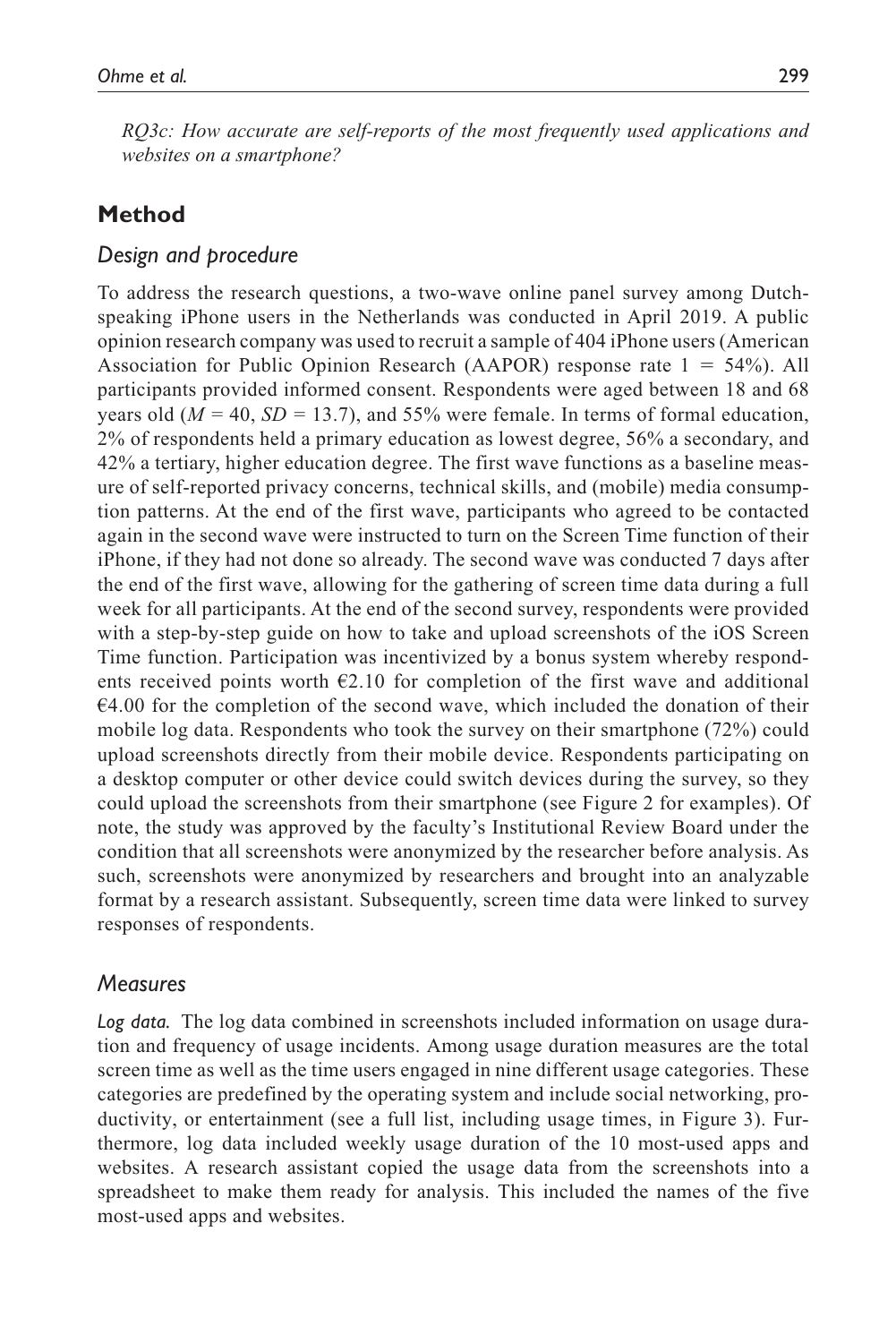| <b>SCHERMTIJD</b><br>Vandaag 11:36                                                        | MEEST GEBRUIKT<br><b>TOON APPS EN WEBSITES</b>                        | MELDINGEN                                      |
|-------------------------------------------------------------------------------------------|-----------------------------------------------------------------------|------------------------------------------------|
| A<br>1 u, 19 m per dag                                                                    | Anders<br><br>$\frac{1}{2}$ 18 u, 31 m                                | E<br>497"<br>Ongeveer 71 per dag               |
| D<br>÷v<br>i z<br>÷Ζ<br>÷м<br>W<br>÷D.                                                    | Sociale netwerken<br>O<br>13 u. 45 m                                  | $V = Z$<br>iz im ip<br>$\Box$<br>W             |
|                                                                                           | Lezen en naslag<br>$\mathcal{P}$<br>6 u, 3 m                          | WhatsApp<br>$\odot$<br>•179                    |
| Sociale netwerken<br>Creativiteit Lezen en naslag<br>12 <sub>m</sub><br>7 u, 30 m<br>24 m | Games<br>4 u, 54 m                                                    | Badoo<br>$\sigma$<br>$\bullet$ 62<br>Instagram |
| Weektotaal<br>9 u, 19 m                                                                   | Productiviteit<br>$\mathcal{P}$<br>7                                  | 0<br>$\bullet$ 32                              |
| <b>TOON CATEGORIEËN</b><br>MEEST GEBRUIKT                                                 | $=2u$                                                                 | Klok<br>$-$ 30                                 |
| в<br>Farm Heroes Super Saga<br>e.<br>Sup<br>4 u, 12 m                                     | Amusement<br>W.<br>$= 1 u, 1 m$                                       | Tinder<br>$-28$                                |
| Safari<br>$\mathcal{L}$<br>3 u, 27 m                                                      | AANTAL KEER OPGEPAKT                                                  | Messenger<br>$-23$                             |
| Facebook<br>$\rightarrow$<br>3 u.5 m                                                      | D<br>63 per dag                                                       | Toon security<br>ጣ<br>$-0.17$                  |
| Candy Crush Soda<br><b>SA</b><br>$\searrow$                                               | i v<br>$Z = Z$<br>i M<br>W<br>D<br>D                                  | Grindr<br>$-0.16$                              |
| WhatsApp<br>$\odot$                                                                       |                                                                       | Agenda<br>÷<br>$-0.12$                         |
| 1 u, 41 m<br>De Telegraaf<br>T<br>$\mathcal{L}$<br>$-$ 1 u, 2 m                           | Vaakst opgepakt<br>Totaal aantal keer opgepakt<br>zaterdag: 97<br>444 | <b>Toon meer</b>                               |

**Figure 2.** Example of screenshots.

(a) Screen time, (b) most used apps and websites, (c) predefined usage categories, (d) number of pickups,

(e) number of notifications.

*Daily smartphone use.* To be able to compare self-reports with log data, we asked respondents to estimate (a) how many minutes a day they were using their smartphone, specifically when they were actively looking at the screen (thus excluding streaming to other devices or listening to music); (b) the number of times they checked their smartphone, either by just looking at the lock screen or unlocking it for further usage; and (c) the number of push notifications they received. Participants typed their responses in minutes or frequency in a blank text field and provided these estimates for "per day." On average, respondents reported using their smartphone actively for 136 minutes  $(SD = 120)$  per day, with responses ranging from 1 to 800 minutes.<sup>2</sup> When it comes to number of pick-ups, on average, respondents reported to pick up their smartphone 40 times a day (*SD =* 69.8), with responses ranging from 0 to 680 times. With regards to the number of push notifications, we first asked whether respondents had enabled push notifications on their smartphone; 68.5% confirmed this. These respondents estimated the number of notifications they receive on average to be around 40 per day (*SD =* 79), ranging from 0 to 667. Furthermore, respondents indicated the five apps and five websites they had used most on their smartphone in the last 7 days by typing the names into open text fields.

*Privacy and security risk.* Privacy and security concerns (*M =* 3.27, *SD =* .92, Cronbach's  $\alpha$  = .92) were measured by asking respondents how strongly they agree (1: *totally disagree* to 5: *totally agree*) with six statements: five statements were included from Dobber et al. (2019) and a sixth item "*I worry that too much personal information can be found about me online already*" was added. Given that smartphones were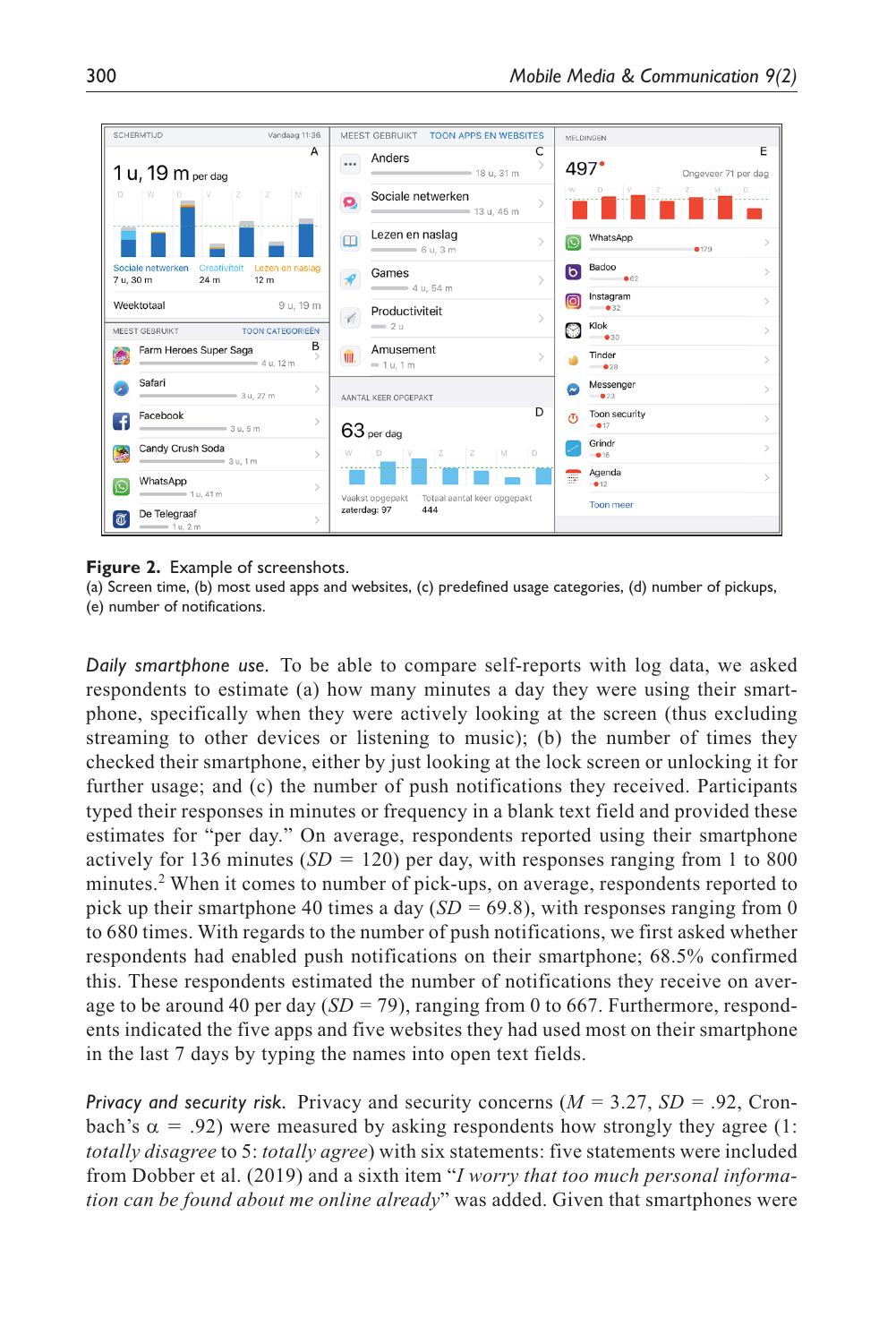

**Figure 3.** Usage metrics of OS-predefined categories.

the focus of our study, we also assessed mobile privacy concerns and mobile privacy literacy. Mobile privacy concerns ( $M = 3.18$ ,  $SD = .89$ , Cronbach's  $\alpha = .89$ ) were assessed with five items adapted from Keith et al. (2013) (e.g., "*The personal information on my smartphone is already stored by too many companies"*). Mobile privacy literacy ( $M = 2.1$ ,  $SD = .65$ , Cronbach's  $\alpha = .85$ ) assessed the frequency (0: *never*, 4: *(almost) always*) with which participants performed data protection-related activities on their smartphone. It was measured with nine items based on Park and Mo Jang (2014), including "*Encrypting mobile phone and/or texting messages*" or "*Turning off location service enablers due to privacy or security concerns.*"

*Technical skills.* To assess technical skills related to smartphones, we developed a set of items to measure mobile phone savviness ( $M = 3.1$ , SD = .83, Cronbach's  $\alpha = .76$ ), asking how strongly participants agreed with five statements such as "*If I encounter a technical problem on my smartphone, I usually know how to fix it.*" These items were developed solely for the purpose of this study given the lack of existing measures that tap into technical smartphone skills.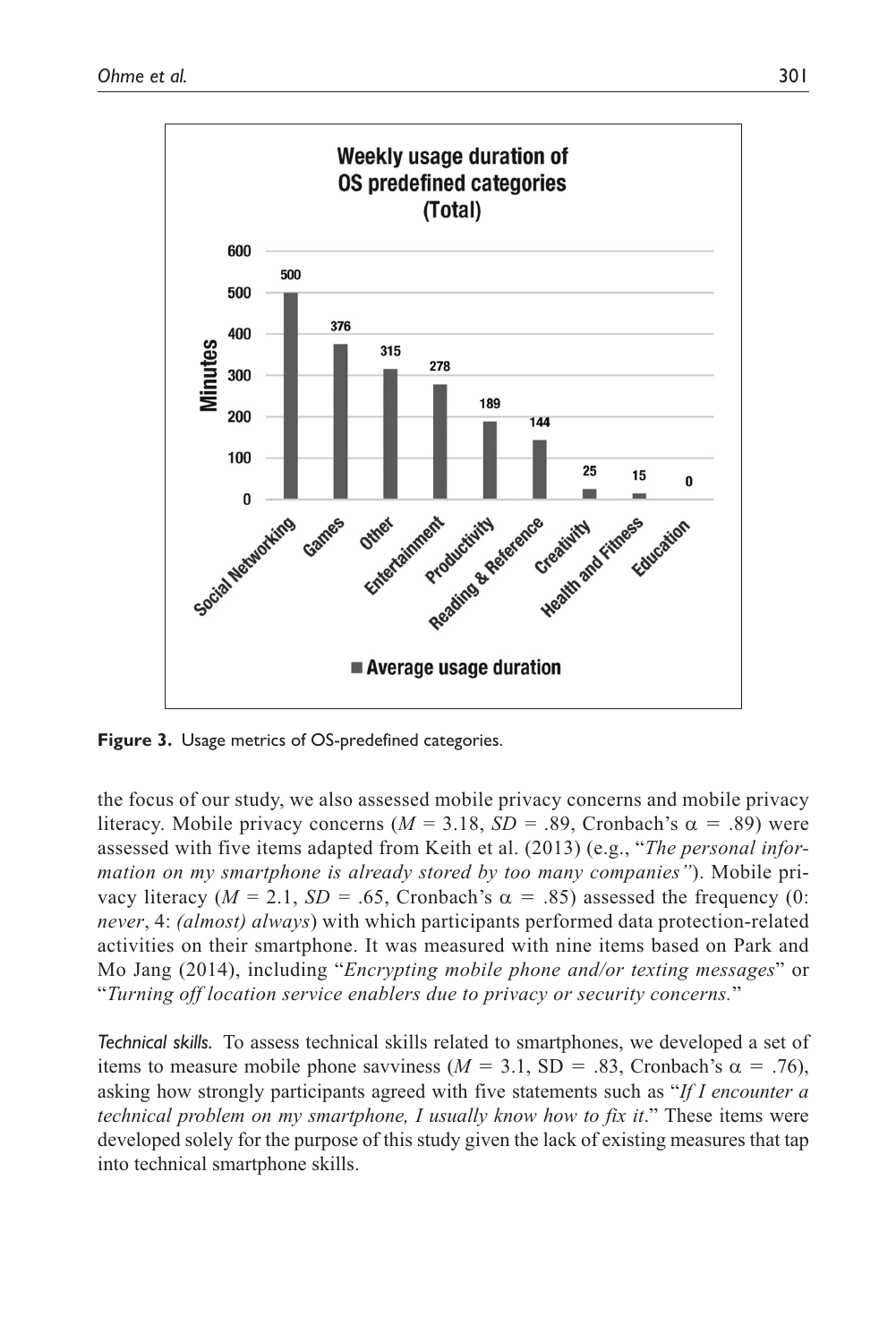#### *Analytic approach*

We calculated the accuracy of self-reports for screen time use, pick-ups, and push notifications using the log data retrieved from the uploaded screenshots by the data donators in our final sample on the second wave. To assess the *absolute error* of reporting, following Araujo et al., (2017), we subtracted the mobile log data information from the respondents' selfreported value for a given measure and extracted the absolute value (i.e.,  $error_{\text{measure}} = |self$ report<sub>measure</sub> - log data<sub>measure</sub>). It was considered under-reporting when log data showed higher levels of activity than what was (self-) reported by the respondents. We calculated under-reporting by subtracting the log data value from the self-reported value. Instances where respondents reported correctly (difference  $= 0$ ) or overreported their activity were set to 0 for that variable. In turn, it was considered over-reporting when the log data showed lower activity levels than (self-)reported by respondents. We calculated this by subtracting the self-reported value from the log data. Instances where respondents reported correctly (difference  $= 0$ ) or underreported their activity were set to 0 for that variable.

## **Results**

#### *Compliance*

The first aim of this study was to determine how many respondents were willing to donate their mobile log data to researchers and were successful with this donation (RQ1). Of the initial sample of 404 respondents, 307 (75.8%; collecting sample) agreed at the end of the first survey to be contacted again and confirmed they had turned on the Screen Time function on their phone. Of the 307 respondents who were contacted again, 122 (retention rate 40%) finished the second wave of the survey. Of those 122 respondents, 47 shared their mobile log data successfully with the researchers by uploading their screenshots, presenting the final donator sample. The other 65 respondents either did not start an upload, uploaded incomplete or bogus content, or did not enter the correct information (e.g., their unique identifier) in the process of switching from taking the survey on a computer to uploading the screenshots on a smartphone. Overall, 11.6% of participants of the full sample ultimately donated their mobile log data to this study.

#### *Sample biases*

As described earlier, collecting mobile data donations relies on a stepwise data collection process, with respondents being able to drop out in two main steps. We therefore focus our analyses on Step 2 (see Figure 1), which can introduce selection biases, and Step 3, which can lead to non-response biases. These two steps in the sampling process that can lead to a loss of participants and thus introduce skews in the sample. To better understand what sample biases can be expected in a mobile donation study, we furthermore compare the final donator sample to the overall study population. Biases are assessed on the level of individuals' levels of privacy concerns as well as their skills in protecting their privacy and handling their mobile phones (see Table 1 for an overview).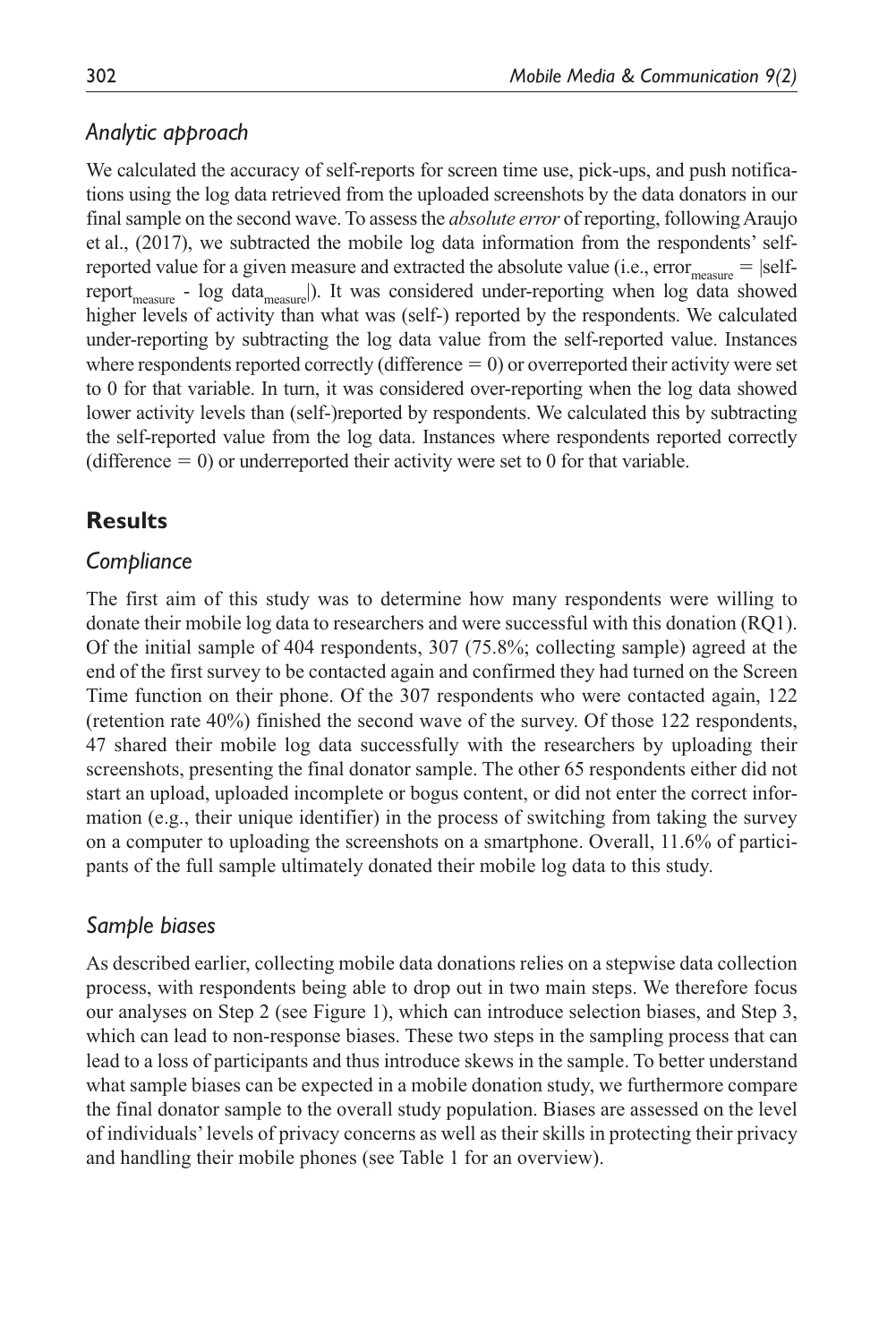|                                   | Populations                |                                                                   |                                                               |                                                                 |  |  |  |
|-----------------------------------|----------------------------|-------------------------------------------------------------------|---------------------------------------------------------------|-----------------------------------------------------------------|--|--|--|
|                                   | Entire sample<br>$n = 404$ | Collecting sample<br>$n = 307$<br>(vs. non-collecting<br>$n = 97$ | Donators sample<br>$n = 47$<br>(vs. non-donating)<br>$n = 75$ | Donators sample<br>$n = 47$<br>(vs. entire sample)<br>$n = 357$ |  |  |  |
| General privacy<br>concerns (1–5) | 3.28                       | $3.28$ n.s                                                        | $3.15+$                                                       | $3.15$ n.s.                                                     |  |  |  |
| Mobile privacy<br>concerns (1–5)  | 3.18                       | $3.18$ n.s                                                        | $2.96*$                                                       | $2.96*$                                                         |  |  |  |
| Mobile privacy<br>literacy (1–4)  | 2.09                       | $2.09$ n.s                                                        | $1.92**$                                                      | $1.92*$                                                         |  |  |  |
| Mobile phone<br>savviness (1–5)   | 3.10                       | $3.16***$                                                         | $3.20$ n.s                                                    | $3.20$ n.s                                                      |  |  |  |

**Table 1.** Biases for Different Populations in the Mobile Data Donation Process.

Calculations based on multiple t-tests.

 $^{+}p$  < 0.10,  $^{*}p$  < 0.05,  $^{**}p$  < 0.01,  $^{***}p$  < 0.001

First, we look at selection biases (i.e., respondents deciding to collect data that they would later donate). Compared to the those who decided against activating their Screen Time function and being contacted for the second wave ( $n = 97$ ;  $M = 2.90$ ,  $SD = .85$ ), people who started the collection ( $n = 307$ ;  $M = 3.16$ ,  $SD = .81$ ,  $p < 0.01$ ) reported higher levels of (perceived) technical mobile phone skills. General privacy (collecting: *M =* 3.28, *SD =* .91; non-collecting (*M =* 3.25, *SD =* .96; *p* = .39) or mobile privacy concerns (collecting:  $3.17$ , SD =  $.87$ ; non-collecting: M=  $3.19$ , SD =  $.95$ ,  $p = .56$ ) were not significantly different between both samples, nor was participants' perceived mobile phone literacy (collecting:  $M = 2.09$ ,  $SD = .65$ ; non-collecting:  $M = 2.08$ ,  $SD = .64$ ,  $p = 43$ ). This finding is confirmed in logistic regression analysis, predicting the decision to collect data<sup>3</sup> (Table 2). Only mobile phone savviness was a significant predictor, even when controlling for age, gender, and education. Hence, agreeing to the collection of the data with the help of the Screen Time function was foremost associated with technical skills rather than concerns about data privacy or having the skills to protect it.

On the level of non-response bias, in turn, we ultimately differentiate between donators (*n* = 47) and non-donators (*n* = 75). Levels of mobile privacy concern were lower for donators (donators:  $M = 2.96$ ,  $SD = .83$ ; non-donators:  $M = 3.28$ ,  $SD = .85$ ,  $p < .01$ ), as was their mobile privacy literacy (donators: *M =* 1.92, *SD =* .62; non-donators: *M =* 2.22, *SD =* .69, *p* < 0.01). Donators (*M =* 3.15, *SD =* .84; non-donators: *M =* 3.38, *SD =* .90, *p =* .08) also trended towards lower levels of general privacy concerns. Levels of selfreported technical skills (donators:  $M = 3.2$ ,  $SD = .95$ ; non-donators:  $M = 3.2$ ,  $SD = .79$ ,  $p = 0.52$ ) did not differ significantly. A logistic regression analysis predicting the decision to donate based on all these variables (see Table 2) suggested that mobile privacy literacy is most important.

Overall, the two-step procedure of collecting and donating log data introduced modest sample biases. When testing the influence of perceived risks and skills simultaneously, only technical skills seem to matter for the decision to start data collecting and higher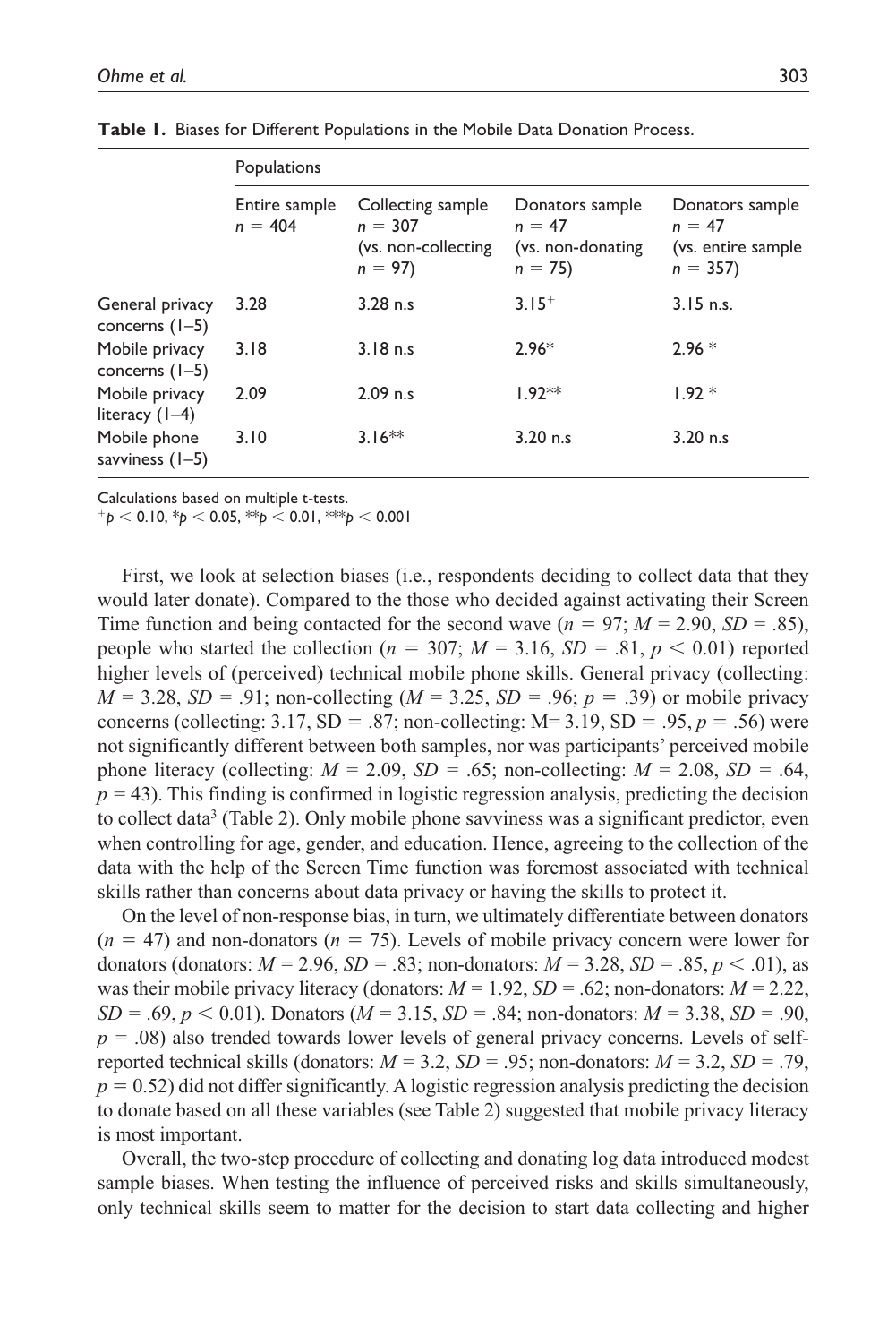|                          | Compliance          |                   |  |
|--------------------------|---------------------|-------------------|--|
|                          | Collecting log data | Donating log data |  |
| Age                      | .994(.009)          | .974(.016)        |  |
| Gender                   | 1.473(.359)         | 1.158(.501)       |  |
| Education                | 1.123(0.089)        | 1.028(.140)       |  |
| General privacy concerns | $1.168$ $(.286)$    | 1.187(.491)       |  |
| Mobile privacy concerns  | .777(.201)          | .596(.268)        |  |
| Mobile privacy literacy  | .957(.185)          | $.562^{+}$ (.186) |  |
| Mobile phone savviness   | $1.513**$ (.229)    | 1.060(0.272)      |  |
| Pseudo $R^2$             | .07                 | .03               |  |
| n                        | 404                 | 122               |  |

**Table 2.** Logistic Regression Analysis Predicting Study Compliance.

Exponentiated coefficients; standard errors in parentheses

 $^{+}p$  < 0.10,  $^{*}p$  < 0.05,  $^{**}p$  < 0.01,  $^{***}p$  < 0.001.

self-reported levels of being able to protect privacy on mobile devices seemed to decrease the likelihood to donate mobile data. Compared to the entire sample, donators scored lower on general privacy concerns as well as concerns specifically related to mobiles, had lower levels of mobile privacy literacy yet indicated higher (perceived) mobile phone skills than non-donators (see Table 1). Not all differences reached the traditional thresholds of statistical significance, and deviances that are introduced when asking respondent to share usage data from their most personal device were rather small, answering RQ2a and b.

#### *Accuracy*

*Usage, pick-ups, and push notifications.* The access to self-reported as well as mobile phone usage log data allowed us to assess the accuracy of self-reports on different levels. Respondents reported an average screen time of 146 minutes, picking up their phone 55 times, and receiving a total of 42 notifications on an average day. The log data showed that, in fact, these individuals used their smartphone 257 minutes a day, picked it up about 70 times, and received around 81 notifications on their smartphone per day (Figure 4). The average absolute error of the reported screen time was 110 minutes. Of the sample, 70% underreported their screen time usage on a smartphone, on average by 125 minutes  $(SD = 166)$ . In turn, 30% of the sample overreported their screen time usage, on average by 15 minutes (*SD =* 36). For the number of times people picked up their smartphone, the average absolute error of the reported frequency was 32 notifications, with 84% of the sample underreporting the number of pick-ups, on average by 37, and 16% of the sample overreported this number with an average of five pick-ups on an average day. Lastly, people received almost double the amount of notifications on their smartphones than they actually reported. The average absolute error was 47, whereas respondents on average underreported the number of pick-ups by 58 and overreported it by 11 (see Table 3 for total measures and errors).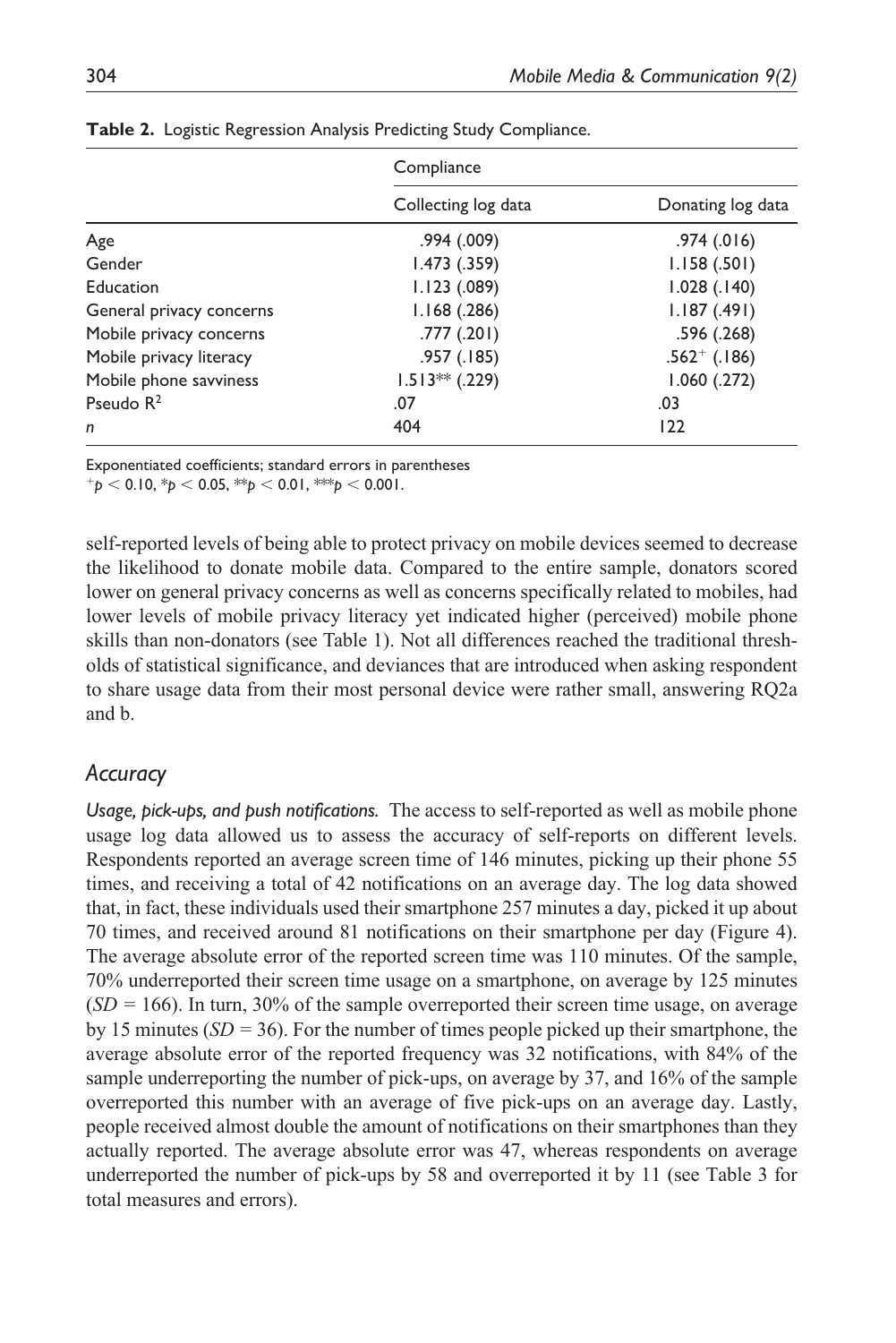

**Figure 4.** Descriptives of mobile self-report and log data.

|  | Table 3. Comparison Between Self-Reported and Log Data and Error Estimates. |  |  |  |  |  |  |
|--|-----------------------------------------------------------------------------|--|--|--|--|--|--|
|--|-----------------------------------------------------------------------------|--|--|--|--|--|--|

|                            | Total measures and errors |                                                                                              |                   |                     |                    |  |  |
|----------------------------|---------------------------|----------------------------------------------------------------------------------------------|-------------------|---------------------|--------------------|--|--|
| Measure                    | Self-report<br>(M/Mdn)    | Log Data $(M/Mdn)$                                                                           | Absolute<br>error | Under-<br>reporting | Over-<br>reporting |  |  |
| (in minutes)               |                           | Screen time 145.8 /120 (129.9) 256.8 / 237.5 (184.3) 109.8 (182.0) 125.1 (166.9) 15.3 (36.9) |                   |                     |                    |  |  |
| Number of<br>pick-ups      | 54.9 /25 (92.1)           | 69.6 / 68.5 (46.6)                                                                           | 31.7(47.7)        | 36.7 (39.8)         | 5.0(17.8)          |  |  |
| Number of<br>notifications | 41.5 / 11 (87.9)          | 81.4/44 (77.9)                                                                               | 46.7 (95.6)       | 57.9 (72.0)         | 11.1(51.1)         |  |  |

Standard deviations reported in parentheses.

The correlation between the self-reports and log data for screen time, number of pick-ups, and notifications ranged between 0.3 and 0.4 (see Table 4). This suggests low to moderate levels of convergent validity between self-reports and log data for each of the three measures. Overall, we see that across usage categories, respondents were more likely to underreport their smartphone usage, whereas the number of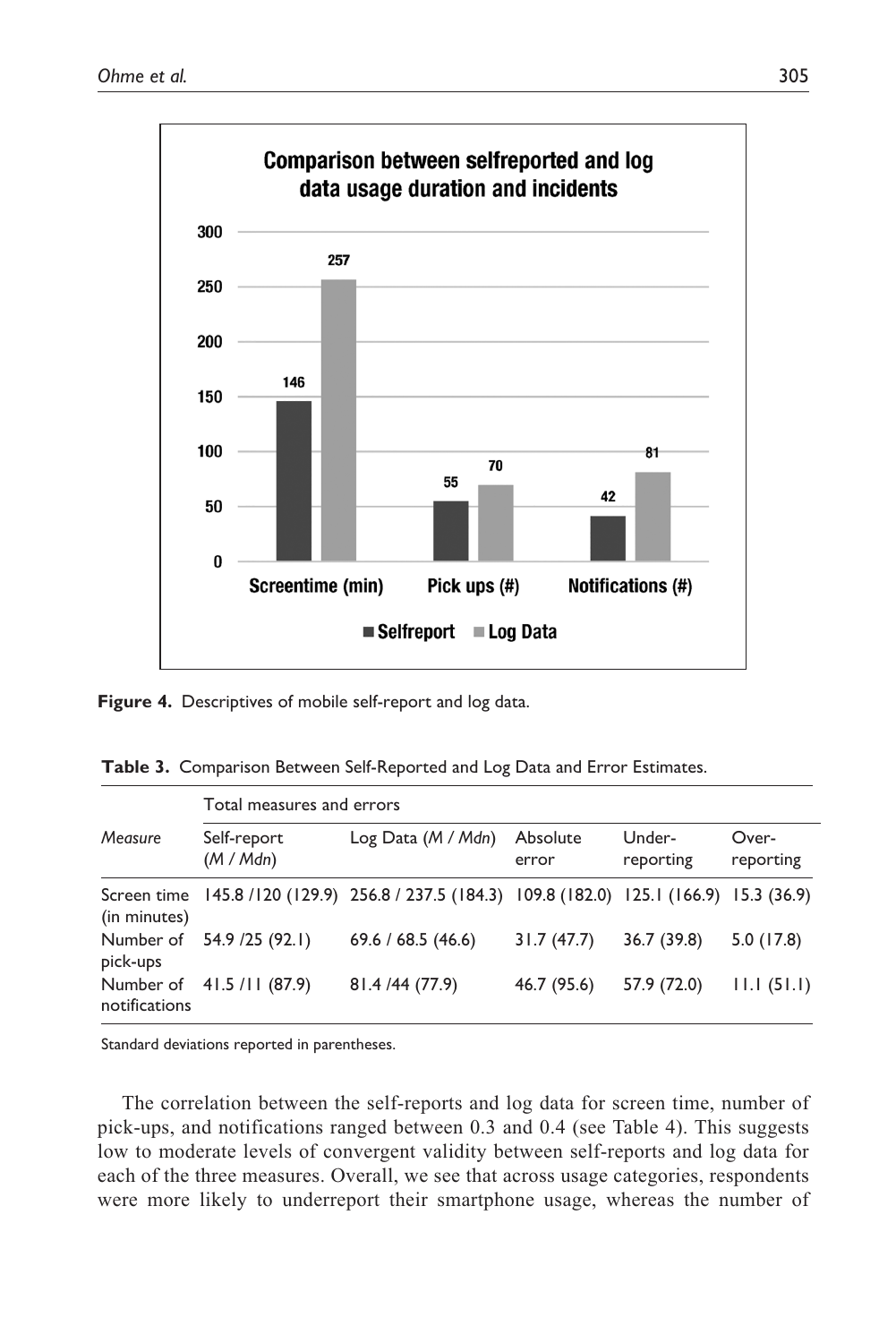|                                 | Correlation |           |           |           |           |   |  |
|---------------------------------|-------------|-----------|-----------|-----------|-----------|---|--|
|                                 |             |           |           | 4         | 5         | 6 |  |
| (1) Screen time (self-report)   |             |           |           |           |           |   |  |
| (2) Screen time (log data)      | $0.3711*$   |           |           |           |           |   |  |
| (3) Pickups (self-report)       | $0.4268*$   | $-0.0949$ |           |           |           |   |  |
| (4) Pickups (log data)          | 0.1631      | $-0.0389$ | $0.3209*$ |           |           |   |  |
| (5) Notifications (self-report) | $0.3062*$   | $-0.0562$ | $0.6109*$ | $0.684*$  |           |   |  |
| (6) Notifications (log data)    | 0.2533      | $0.3671*$ | 0.1494    | $0.6367*$ | $0.3610*$ |   |  |
|                                 |             |           |           |           |           |   |  |

**Table 4.** Bivariate Correlations Between Self-Reports and Log Data.

 $^{+}p$  < 0.10,  $^{*}p$  < 0.05,  $^{**}p$  < 0.01,  $^{***}p$  < 0.001.

notifications deviates most strongly from log data, followed by the total screen time and total number of pick-ups.

*Apps and websites.* We were also interested in how accurately people could report on the most-used apps or websites on their smartphone. The answers by participants to open-ended questions were manually checked for spelling errors and abbreviations and matched to information available in the donated log data. When doing so, we did not differentiate between apps and websites used but simply analyzed whether any of the 10 given open answers matched the top 10 of the used apps and websites retrieved from the log data.

The donated log data revealed that the five most used apps and websites on respondents' iPhones were Safari, WhatsApp, Facebook, Mail, and Instagram. They accounted for roughly one-third of all logged apps and websites used. To answer the question of how accurately people can report their usage of apps and websites, we created a summed score index of the correctly reported apps or websites (coded 0/1) divided by the number of log data that were available for each participant (as not all log data contained a full list of 10 activities). On average, respondents reported about 45% (*M =* .45, *SD =.*21, *Min =* 0, *Max =* 1) of their most frequently done activities correctly.

#### **Discussion**

The current study presents a new methodological approach that relies on data retrieval from the iOS Screen Time function with the help of screenshots. By asking people to donate their mobile log data to researchers, it offers an alternative to the tracking of smartphone usage that is restricted by the walled nature of mobile operating systems, the level of intrusion it presents to the most private device in people's lives, and the high costs of installing external software. As one of the first studies that assesses mobile data donations, it gives insights into compliance rates and sample biases of such a method. Furthering media exposure research, we used the log data to investigate accuracy of selfreported smartphone usage.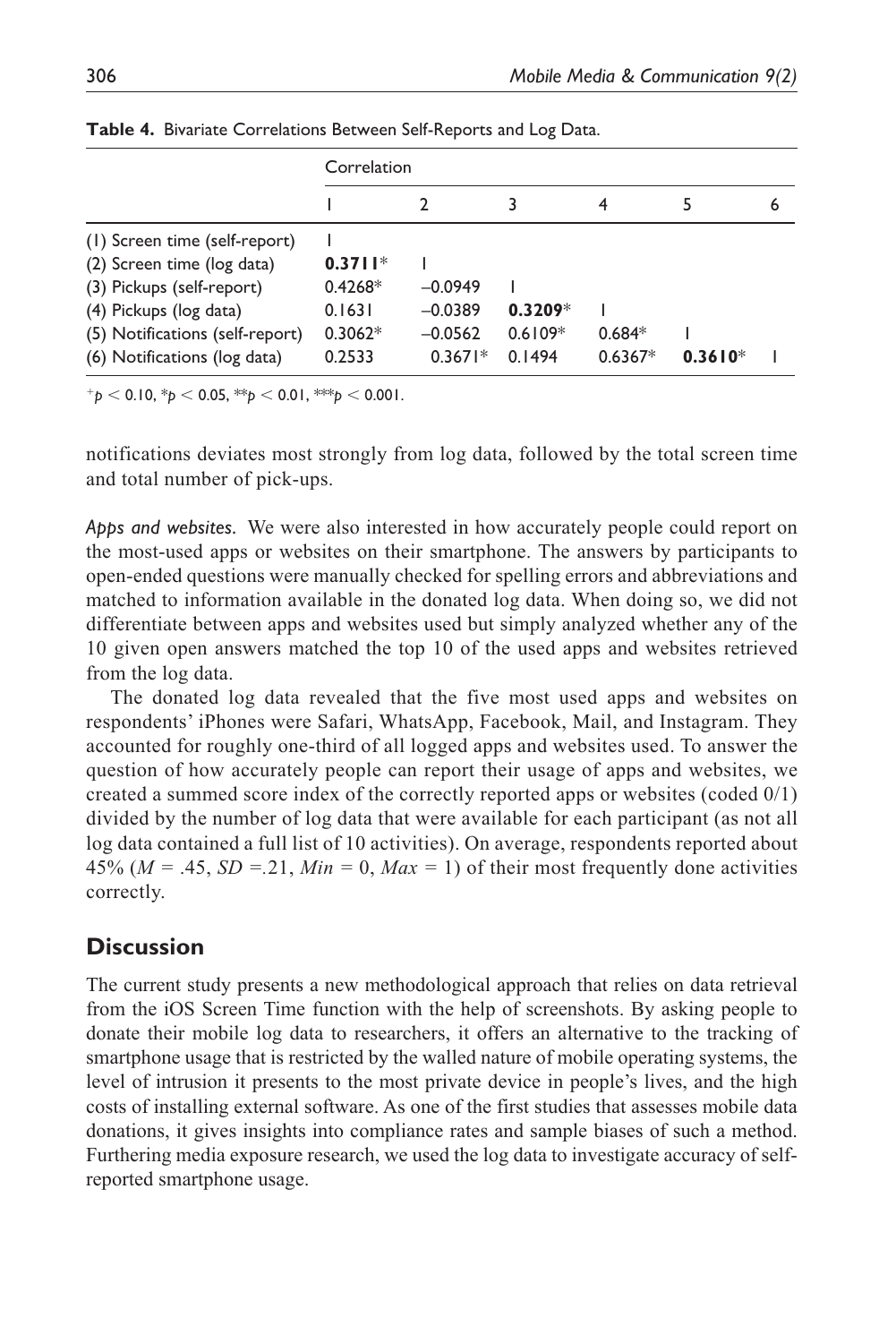From a sample of Dutch-speaking iPhone users, around 12% donated their log data by uploading the screenshots, whereas initial willingness was much higher with almost three-quarters of people expressing it. Although comparable research in this area is sparse, the compliance rate is similar to what Gower and Moreno (2018) found. The willingness to donate log data in our study, however, is higher than what was reported by Boase and Ling (2013) and Keusch et al. (2019). This means that if the process of data donations can be simplified further, for example by using a dedicated app, it may be possible to increase compliance rates. The finding that privacy literacy mattered most for the decision to donate can help to increase compliance in future studies by presenting the option of "selective donations" to increase users' agency in deciding which parts of their private data will be donated.

The level of compliance as such is a less decisive issue for mobile donation studies, because upscaling the initial sample can help to increase the final study population. More important, however, is the question of whether biases in the sample arise during the different steps of data collection. By identifying three samples in a data donation process the *entire sample*, the *collecting sample*, and the final *donator sample*—we find the indication that different steps in the donation procedure introduce deviances between the different populations. Donators show a somewhat higher mobile phone savviness and expressed lower perceived risk of privacy breaches and of data misuse. Furthermore, people who donated their data undertook actions to secure their mobile phone data less frequently compared to the entire sample. However, when tested simultaneously, it is mobile privacy literacy and not perceived risks per se that seems to affect the decision to donate data. Overall, sample biases seem rather marginal, although research to compare these biases against is sparse and the low explained variance of the models suggest that other variables may play a more decisive role in the decision to donate.

This finding has two important implications: first, the donations we collected contained sensitive data, for example, the heavy usage of dating apps such as Tinder or Grindr. Among the 47 donators, three had dating apps listed in the top 10 used apps. This indicates that, despite the fact that people can review their data before donating, they are willing to share sensitive content. Although we cannot say how many participants did not share data because of its sensitive nature, the transparency that data donations offer to users does not prevent them in general to share content, including that of a more private nature, with researchers. Second, perceived privacy risks and skills still seem to have some importance in the decision to donate data. This does not generally speak against the usage of mobile data donations in research fields that rely on sensitive data, but potential deviations due to perceived privacy risks need to be taken into account. In other areas, such as media exposure research, the small biases seem less problematic. However, low willingness of sharing private data may correspond to certain behaviors, for example, the usage of alternative media sources. Future research should determine what other factors prohibit or enhance the donation of data and to what extent the investigated sample biases are problematic for other fields of research.

In line with previous research on Internet (Araujo et al., 2017; Jürgens et al., 2019) and mobile phone usage (Vanden Abeele et al., 2013), we find that self-reports of smartphone usage differs strongly from the retrieved log data. People mostly underreport the duration of usage and frequency of incidents such as checking their phone or receiving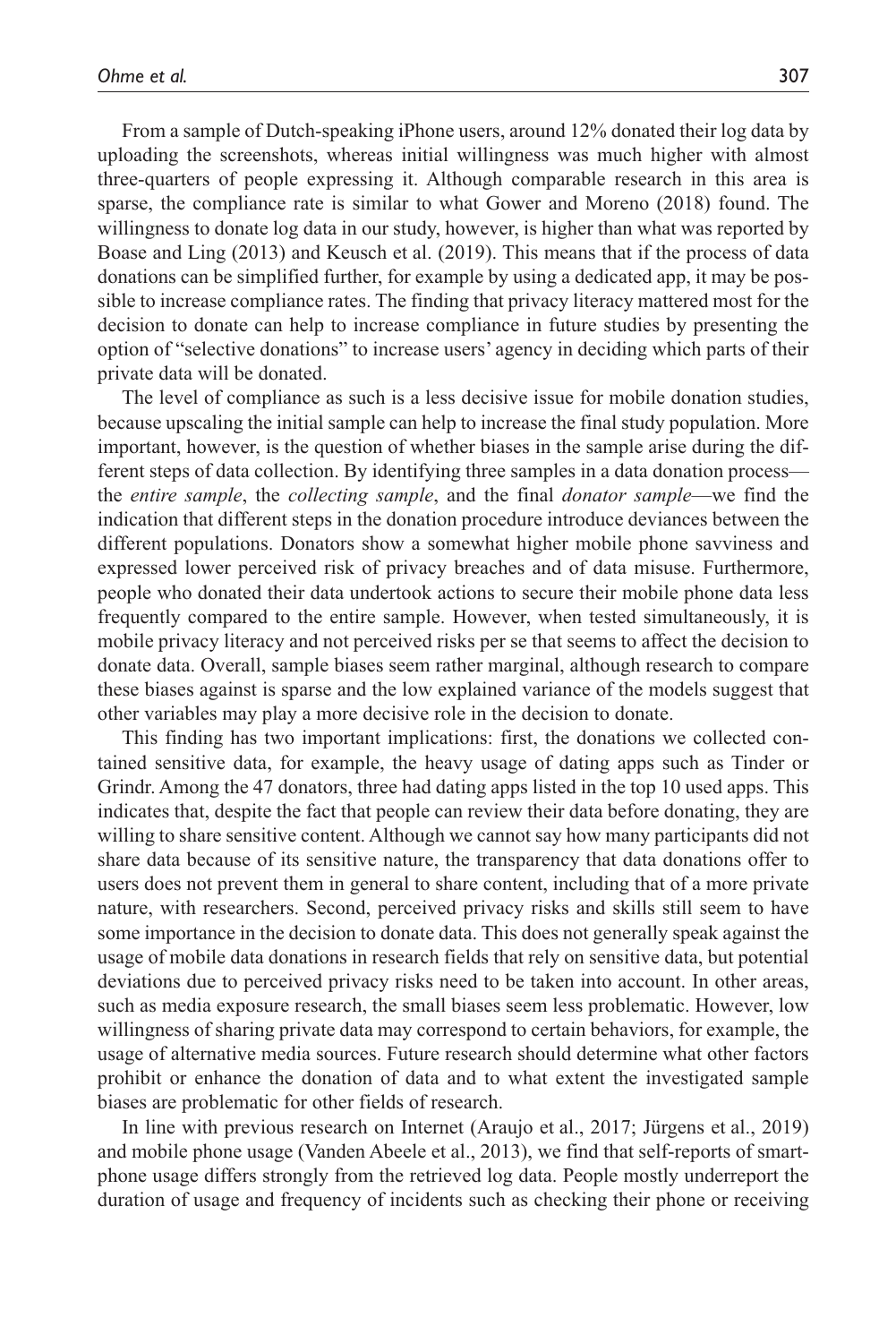push messages. This once again calls for a careful usage of popular self-reported measures, such as average screen time. Compared to previous studies that rather found overreporting of behavioral mobile phone usage measures (Boase & Ling, 2012; Vanden Abeele et al., 2013), we find strong underreporting. The higher ubiquity of smartphones in our lives can be one reason of why our findings differ from data that were collected almost 10 years ago. The fact that screen time, notifications, and pick-ups are more extensive and occur more often, compared to taking a call or sending a message, may also account for this finding. In addition, the incidental nature of checking a phone or receiving notifications may contribute to such an underestimation. By using a similar design, Sewall et al. (2020) find that MTurk users underestimate their daily iPhone usage, which corroborates our findings. Compared to their study, we find even higher levels of underestimation. Reasons for that may be the lower level of screen time in our general population sample, the use of actual log data compared to having participants copy their usage time, and letting respondents estimate minutes of usage, instead of asking for hours and minutes. Ultimately, our measures map the mundane digital media behaviors of participants, where specific activities blur with being constantly online. In this sense, our findings suggest that future digital media research may be more strongly confronted with underestimation rather than overestimation of exposure patterns.

Extending research on smartphone content reporting, we find that people are able to report almost half of their most frequently used apps and websites correctly, when asked about it in an open recall question. This finding extends research by Lee et al. (2017) and Deng et al. (2019) who found contradicting evidence on how accurately people can report what they use their smartphones for, although it corroborates findings from de Reuver and Bouwman (2015), who found that respondents can report smartphone usage categories rather accurately. Most of our users reported the "big five" apps—WhatsApp, Facebook, Instagram, Google, and Mail—which may explain the relatively high level of accurate reporting. This suggests self-reports can work well when researchers are interested in very prominently used apps and websites, such as social media platforms. Few of the participants reported the mobile web browser they use, but rather mentioned frequently used websites among the top 10 activities. Given the different functions a browser can have, future research should specify in surveys whether they want to estimate the general browser usage or ask respondents upfront to report specific websites as a way to unpack the "black box" of such activities.

Although log data seem to produce more precise measures, in other areas they are also limited. The iOS Screen Time function presents a lack of depth for content-related usage patterns. This limits the application of log data in mobile communication research. In a preliminary evaluation where we used news consumption as a test case, we found that none of the OS-predefined categories had actionable information on how often people used their smartphones to access news. When looking at the most used apps and websites, however, it is possible to receive more detailed information about the content used. An initial assessment showed that 10% of the 10 most-used apps and websites in our donator sample were related to news use, with the duration of news-related usage episodes adding up to more than 3 hours a week. These preliminary numbers illustrate that despite the restriction of pre-defined OS categories, mobile log data can provide an insight into an individual's use of content on smartphones. This, however, requires additional (manual) coding.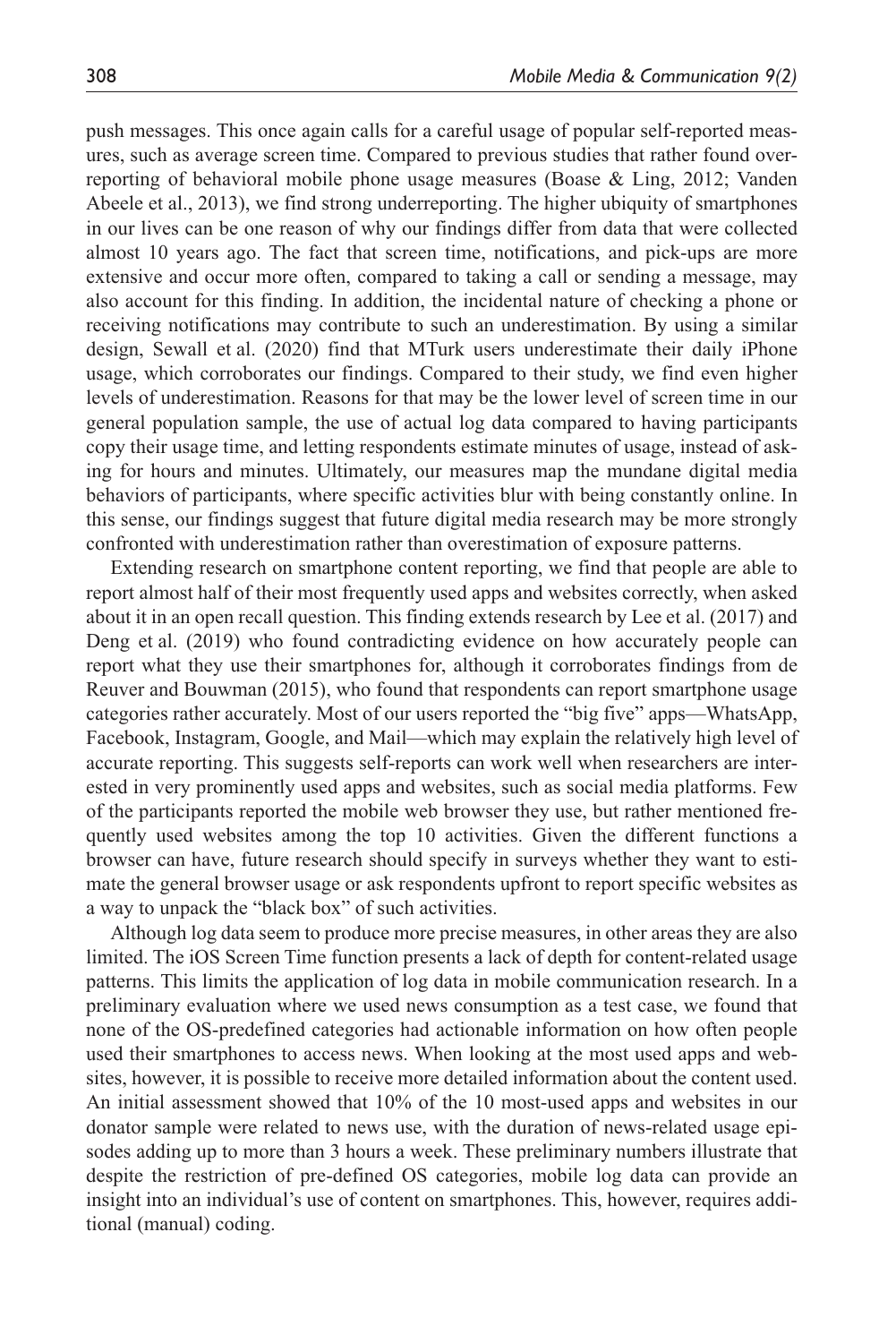Looking at this from a critical perspective, the restriction of the iOS predefined categories means we are either left with inaccurate self-reports or superficial log data. On a more positive note, however, we can argue that probing log data further allows for more detailed insights. Defining categories manually based on the most frequently used apps is an example of how to arrive at more telling measures. Furthermore, the Screen Time iOS feature provides additional information that may bring further insight into mobile device usage, such as from which apps users receive notifications most often. Although these measures are far from ready to use, they can be crucial and telling in many research contexts.

#### *Limitations and next steps*

Adopting innovative research designs also tends to bring some limitations, as is the case with the present study. As this was a first attempt, we rely on a rather small and nonrepresentative sample of users that do not fully resemble more general population characteristics. However, compared to previous studies in this topic—which tend to rely on student samples—our sample had greater variation on age, location, and educational background. Second, the current study focuses only on iOS users, because the Digital Wellbeing function on Android devices was not fully rolled out in the Netherlands at the time of data collection. Although our approach is potentially applicable across different devices and operating systems, the focus on one mobile operating system (iOS) limits the explanatory power of our results. Future research should therefore assess the potential of mobile data donations across different operating systems.

Third, the analysis of screenshots was challenging. In this study, we relied on manual extraction of data from screenshots because the automated picture processing framework we tested internally relying on computer vision still had limits. Although the automated extraction of average screen time and frequency of durations and pick-ups returned valid results, we could not yet use it for the content-related data. Here, especially the nonsystematic way in which people tend to take the screenshots presents a challenge. In future attempts, we will extend this functionality with the goal of waiving manual processing completely. Lastly, we rely on the output of the iOS Screen Time function and not actual log data. Using this type of third-party material in research bears the risk of inaccuracy in this type of data as well. Validating these measures, for example with specifically prepared phones that make actual log data available to researcher or data from telecommunication operators, can be another alley for future research.

## **Conclusion**

Our study shows that using mobile data donations has great potential for communication research, already at this early point in time. Data donations are a rather new phenomenon in exposure research, amplified through transparency measures built to increase digital well-being or data autonomy. If donations become a more popular practice of data collection, we may see even higher compliance rates and potentially lower sample biases. Furthermore, research should (and likely will) become smarter in collecting and merging assessed data, for example through data collection in self-developed apps (Ohme et al., 2016). Our finding that neither self-reports nor log data solely give us accurate and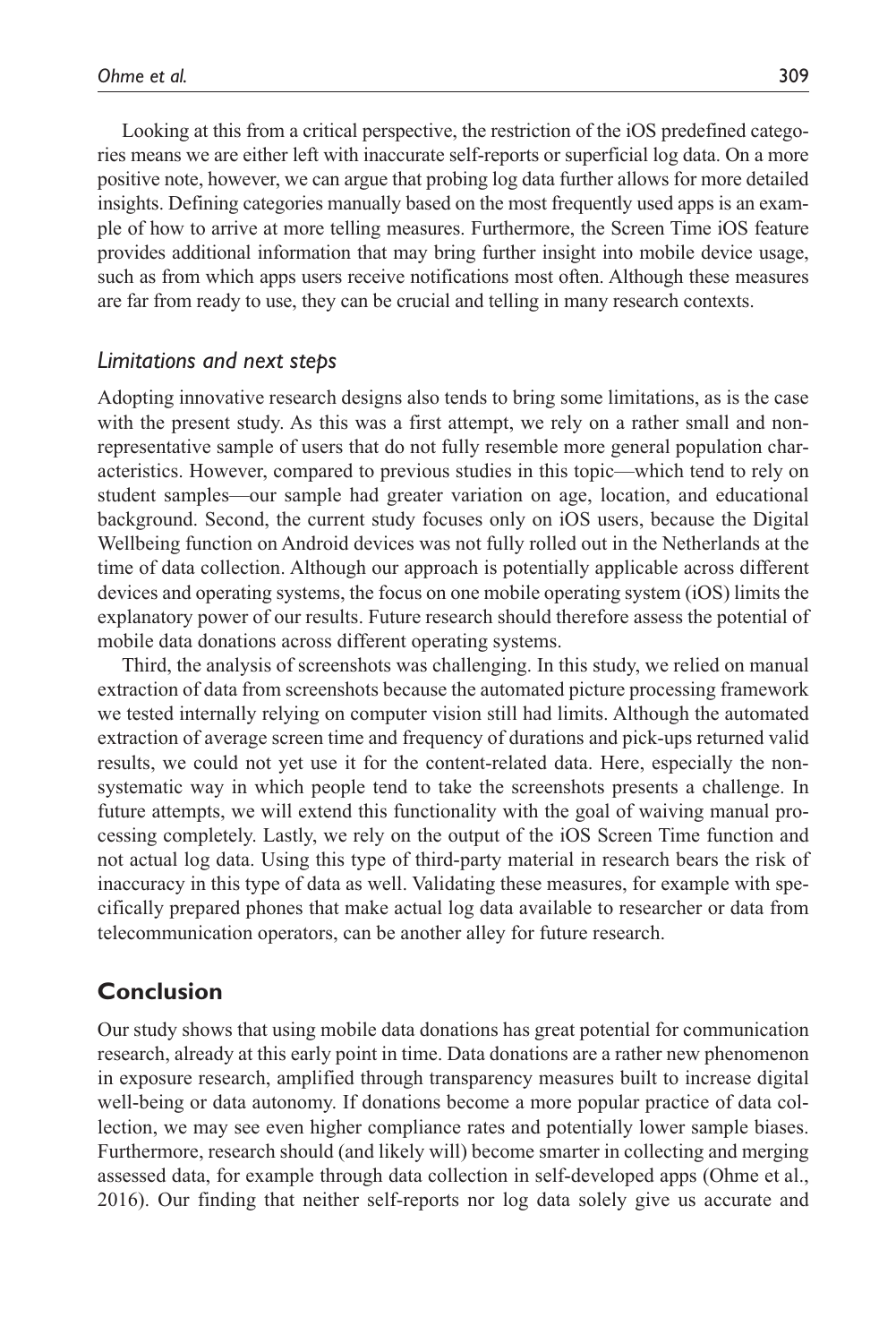complete insights in smartphone exposure calls for a stronger combination of both types of data sources in future communication research. Smartphones nowadays play an important role in most people's lives. Although not perfect, receiving detailed insights through mobile data donations about the usage of such devices presents a promising pathway forward for mobile communication research.

#### **Acknowledgements**

This study was funded by the Research Priority Area Communication and its Digital Communication Methods Lab at the University of Amsterdam. We thank our research assistant Tom Hackenberg for his contribution in data processing and coding.

#### **Funding**

The author(s) received no financial support for the research, authorship, and/or publication of this article.

#### **ORCID iD**

Jakob Ohme **D** <https://orcid.org/0000-0001-9131-5283>

#### **Notes**

- 1. For the distinction between selection bias and non-response bias, we follow terminology from survey methodology research as found in Jürgens et al. (2019) but acknowledge that in other fields, selection bias refers to a broader concept, of which non-response can be a part of (see Verbeek & Nijman, 1996).
- 2. Five outliers, with minutes reported equaling more than 24 hours a day, were excluded from this analysis.
- 3. The pseudo R2, which informs us about how much variance our tested indicators can explain in the decision to start collecting  $(7%)$  or donating  $(3%)$ , is rather low, suggesting that unobserved variables play a major role for this decision as well.

#### **References**

- Andrews, S., Ellis, D. A., Shaw, H., & Piwek, L. (2015). Beyond self-report: Tools to compare estimated and real-world smartphone use. *PLOS ONE*, *10*(10): e0139004. [https://doi.](https://doi.org/10.1371/journal.pone.0139004) [org/10.1371/journal.pone.0139004](https://doi.org/10.1371/journal.pone.0139004)
- Araujo, T., Wonneberger, A., Neijens, P., & Vreese, C. de. (2017). How much time do you spend online? Understanding and improving the accuracy of self-reported measures of internet use. *Communication Methods and Measures*, *11*(3), 173–190. [https://doi.org/10.1080/19312458](https://doi.org/10.1080/19312458.2017.1317337) [.2017.1317337](https://doi.org/10.1080/19312458.2017.1317337)
- Ausloos, J. GDPR Transparency as a Research Method (May 3, 2019). Amsterdam Law School Research Paper No. 2020-30, Institute for Information Law Research Paper No. 2020-03. <http://dx.doi.org/10.2139/ssrn.3465680>
- Boase, J., & Ling, R. (2013). Measuring mobile phone use: Self-report versus log data. *Journal of Computer-Mediated Communication*, *18*(4), 508–519. [https://doi.org/10.1111/](https://doi.org/10.1111/jcc4.12021) [jcc4.12021](https://doi.org/10.1111/jcc4.12021)
- Chiatti, A., Cho, M. J., Gagneja, A., Yang, X., Brinberg, M., Roehrick, K., . . . Giles, C. L. (2018). Text extraction and retrieval from smartphone screenshots: Building a repository for life in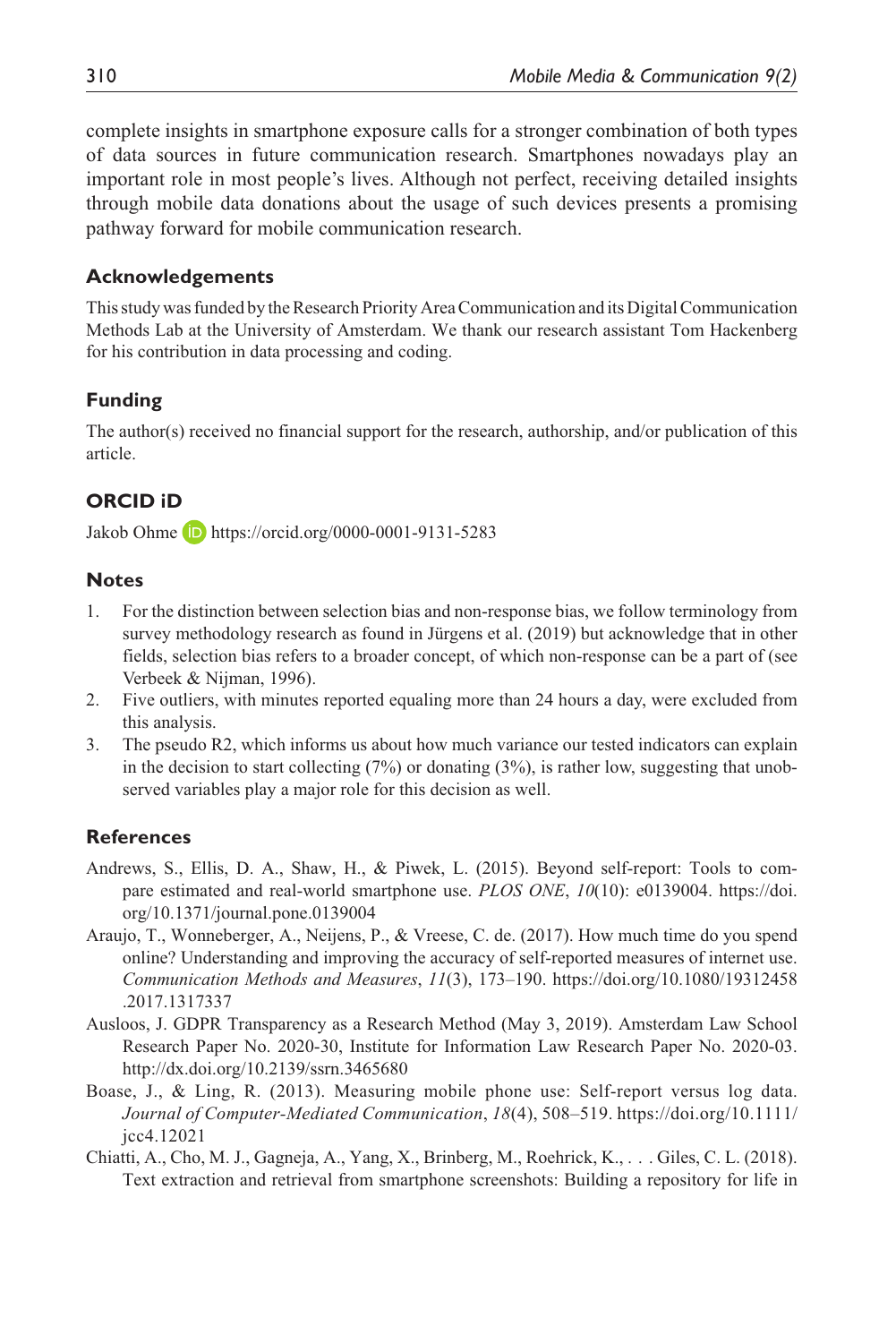media. *Proceedings of the 33rd Annual ACM Symposium on Applied Computing*, 948–955. <https://doi.org/10.1145/3167132.3167236>

- Christensen, C., & Prax, P. (2012). Assemblage, adaptation and apps: Smartphones and mobile gaming. *Continuum*, *26*(5), 731–739.<https://doi.org/10.1080/10304312.2012.706461>
- Costera Meijer, I., & Kormelink, T. G. (2015). Checking, sharing, clicking and linking. *Digital Journalism*, *3*(5), 664–679. <https://doi.org/10.1080/21670811.2014.937149>
- Deng, T., Kanthawala, S., Meng, J., Peng, W., Kononova, A., Hao, Q., Zhang, Q., & David, P. (2019). Measuring smartphone usage and task switching with log tracking and self-reports. *Mobile Media & Communication*, *7*(1), 3–23.<https://doi.org/10.1177/2050157918761491>
- de Reuver, M., & Bouwman, H. (2015). Dealing with self-report bias in mobile Internet acceptance and usage studies. *Information & Management*, *52*(3), 287–294. [https://doi.org/10.1016/j.](https://doi.org/10.1016/j.im.2014.12.002) [im.2014.12.002](https://doi.org/10.1016/j.im.2014.12.002)
- Dobber, T., Trilling, D., Helberger, N., & de Vreese, C. (2019). Spiraling downward: The reciprocal relation between attitude toward political behavioral targeting and privacy concerns. *New Media & Society*, *21*(6), 1212–1231.<https://doi.org/10.1177/1461444818813372>
- Ellis, D. A., Davidson, B. I., Shaw, H., & Geyer, K. (2019). Do smartphone usage scales predict behavior? *International Journal of Human-Computer Studies*, *130*, 86–92. [https://doi.](https://doi.org/10.1016/j.ijhcs.2019.05.004) [org/10.1016/j.ijhcs.2019.05.004](https://doi.org/10.1016/j.ijhcs.2019.05.004)
- Gower, A. D., & Moreno, M. A. (2018). A novel approach to evaluating mobile smartphone Screen Time for iPhones: Feasibility and preliminary findings. *JMIR MHealth and UHealth*, *6*(11).<https://doi.org/10.2196/11012>
- Jiang, J. (2018). *How teens and parents navigate screen time and device distractions*. Pew Research Center. [https://www.pewinternet.org/2018/08/22/how-teens-and-parents-navigate](https://www.pewinternet.org/2018/08/22/how-teens-and-parents-navigate-screen-time-and-device-distractions/)[screen-time-and-device-distractions/](https://www.pewinternet.org/2018/08/22/how-teens-and-parents-navigate-screen-time-and-device-distractions/)
- Jürgens, P., Stark, B., & Magin, M. (2019). Two half-truths make a whole? On bias in selfreports and tracking data. *Social Science Computer Review*, *38*(5), 600–615. [https://doi.](https://doi.org/10.1177/0894439319831643) [org/10.1177/0894439319831643](https://doi.org/10.1177/0894439319831643)
- Keith, M. J., Thompson, S. C., Hale, J., Lowry, P. B., & Greer, C. (2013). Information disclosure on mobile devices: Re-examining privacy calculus with actual user behavior. *International Journal of Human-Computer Studies*, *71*(12), 1163–1173. [https://doi.](https://doi.org/10.1016/j.ijhcs.2013.08.016) [org/10.1016/j.ijhcs.2013.08.016](https://doi.org/10.1016/j.ijhcs.2013.08.016)
- Keusch, F., Struminskaya, B., Antoun, C., Couper, M. P., & Kreuter, F. (2019). Willingness to participate in passive mobile data collection. *Public Opinion Quarterly*, *83*(1), 210–235. [https://](https://doi.org/10.1093/poq/nfz007) [doi.org/10.1093/poq/nfz007](https://doi.org/10.1093/poq/nfz007)
- Kobayashi, T., & Boase, J. (2012). No such effect? The implications of measurement error in selfreport measures of mobile communication use. *Communication Methods and Measures*, *6*(2), 126–143.<https://doi.org/10.1080/19312458.2012.679243>
- Kushlev, K., Proulx, J., & Dunn, E. W. (2016). "Silence your phones": Smartphone notifications increase inattention and hyperactivity symptoms. *Proceedings of the 2016 CHI Conference on Human Factors in Computing Systems*, 1011–1020.<https://doi.org/10.1145/2858036.2858359>
- Lee, H., Ahn, H., Nguyen, T. G., Choi, S.-W., & Kim, D. J. (2017). Comparing the self-report and measured smartphone usage of college students: A pilot study. *Psychiatry Investigation*, *14*(2), 198–204.<https://doi.org/10.4306/pi.2017.14.2.198>
- Ohme, J., Albaek, E., & de Vreese, C. H. (2016). Exposure research going mobile: A smartphonebased measurement of media exposure to political information in a convergent media environment. *Communication Methods and Measures*, *10*(2–3), 135–148. [https://doi.org/10.108](https://doi.org/10.1080/19312458.2016.1150972) [0/19312458.2016.1150972](https://doi.org/10.1080/19312458.2016.1150972)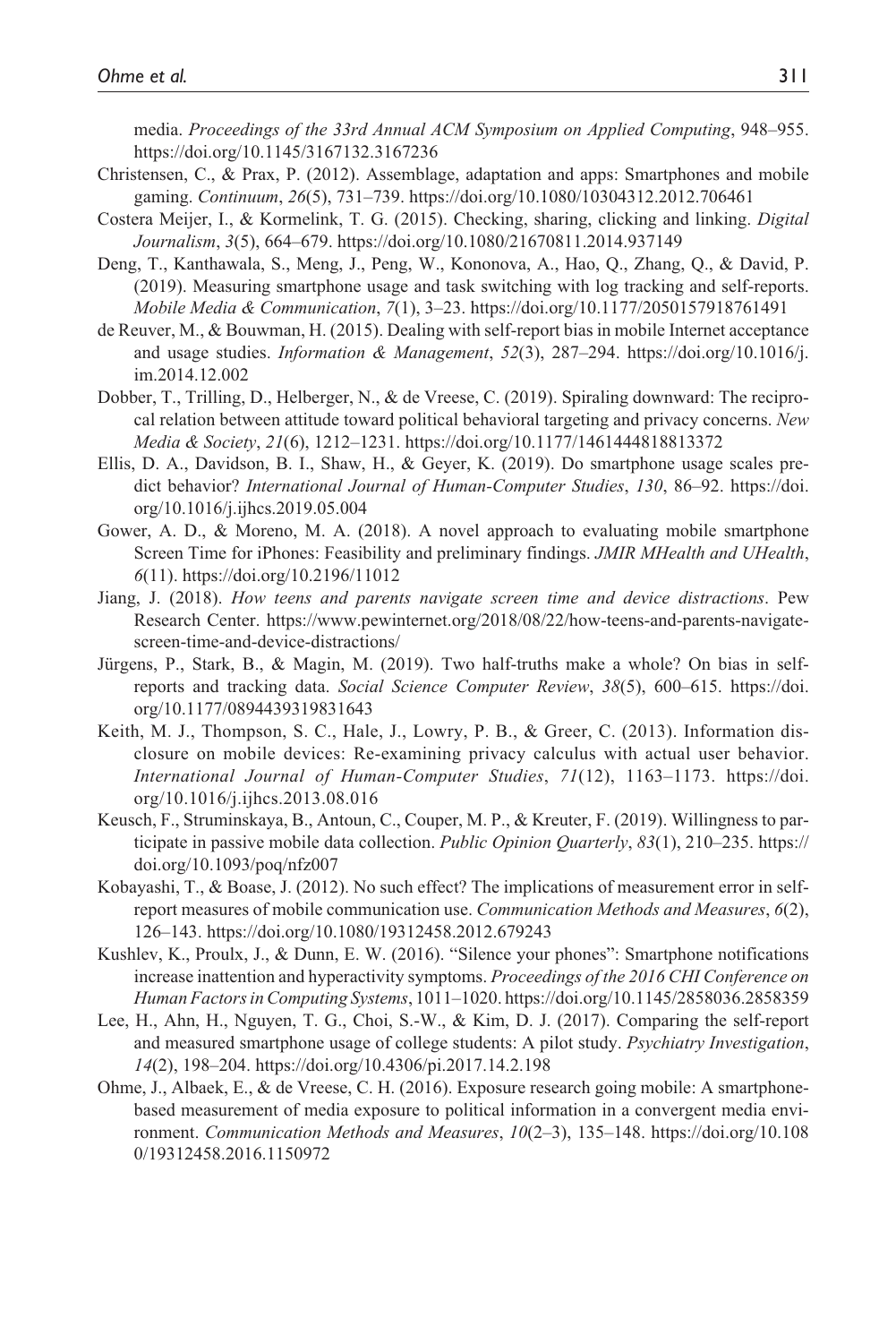- Ohme, J. (2020). Mobile but not Mobilized? Differential gains from mobile news consumption for citizens' political knowledge and campaign participation. *Digital Journalism*, *8*(1), 103–125. <https://doi.org/10.1080/21670811.2019.1697625>
- Orben, A. (2020). Teenagers, screens and social media: A narrative review of reviews and key studies. *Social Psychiatry and Psychiatric Epidemiology*, *55*, 407–414. [https://doi.org/10.1007/](https://doi.org/10.1007/s00127-019-01825-4) [s00127-019-01825-4](https://doi.org/10.1007/s00127-019-01825-4)
- Park, Y. J., & Mo Jang, S. (2014). Understanding privacy knowledge and skill in mobile communication. *Computers in Human Behavior*, *38*, 296–303. [https://doi.org/10.1016/j.chb.2014.](https://doi.org/10.1016/j.chb.2014.05.041) [05.041](https://doi.org/10.1016/j.chb.2014.05.041)
- Raento, M., Oulasvirta, A., & Eagle, N. (2009). Smartphones: An emerging tool for social scientists. *Sociological Methods & Research*, *37*(3), 426–454. [https://doi.org/10.1177/004912](https://doi.org/10.1177/0049124108330005) [4108330005](https://doi.org/10.1177/0049124108330005)
- Reeves, B., Ram, N., Robinson, T. N., Cummings, J. J., Giles, C. L., Pan, J., Chiatti, A., Cho, M., Roehrick, K., Yang, X., Gagneja, A., Brinberg, M., Muise, D., Lu, Y., Luo, M., Fitzgerald, A., & Yeykelis, L. (2019). Screenomics: A framework to capture and analyze personal life experiences and the ways that technology shapes them. *Human–Computer Interaction*. <https://doi.org/10.1080/07370024.2019.1578652>
- Scharkow, M. (2016). The accuracy of self-reported internet use: A validation study using client log data. *Communication Methods and Measures*, *10*(1), 13–27. [https://doi.org/10.1080/193](https://doi.org/10.1080/19312458.2015.1118446) [12458.2015.1118446](https://doi.org/10.1080/19312458.2015.1118446)
- Schüz, J., & Johansen, C. (2007). A comparison of self-reported cellular telephone use with subscriber data: Agreement between the two methods and implications for risk estimation. *Bioelectromagnetics*, *28*(2), 130–136.<https://doi.org/10.1002/bem.20297>
- Schwarz, N., & Oyserman, D. (2001). Asking questions about behavior: Cognition, communication, and questionnaire construction. *American Journal of Evaluation*, *22*(2), 127–160. <https://doi.org/10.1177/109821400102200202>
- Sewall, C. J. R., Bear, T. M., Merranko, J., & Rosen, D. (2020). How psychosocial well-being and usage amount predict inaccuracies in retrospective estimates of digital technology use. *Mobile Media & Communication*, *8*(3), 379–399. <https://doi.org/10.1177/2050157920902830>
- Shih, F., Liccardi, I., & Weitzner, D. (2015). Privacy tipping points in smartphones privacy preferences. *Proceedings of the 33rd Annual ACM Conference on Human Factors in Computing Systems*, 807–816. <https://doi.org/10.1145/2702123.2702404>
- Stier, S., Breuer, J., Siegers, P., & Thorson, K. (2020). Integrating survey data and digital trace data: Key issues in developing an emerging field. *Social Science Computer Review*, *38*(5), 503–516. <https://doi.org/10.1177/0894439319843669>
- Stiglic, N., & Viner, R. M. (2019). Effects of screen time on the health and well-being of children and adolescents: A systematic review of reviews. *BMJ Open*, *9*(1), e023191. [https://doi.](https://doi.org/10.1136/bmjopen-2018-023191) [org/10.1136/bmjopen-2018-023191](https://doi.org/10.1136/bmjopen-2018-023191)
- Stroud, N. J., Peacock, C., & Curry, A. L. (2020). The effects of mobile push notifications on news consumption and learning. *Digital Journalism*, *8*(1), 32–48. [https://doi.org/10.1080/216708](https://doi.org/10.1080/21670811.2019.1655462) [11.2019.1655462](https://doi.org/10.1080/21670811.2019.1655462)
- Thorson, K., Cotter, K., Medeiros, M., & Pak, C. (2019). Algorithmic inference, political interest, and exposure to news and politics on Facebook. *Information, Communication & Society*. <https://doi.org/10.1080/1369118X.2019.1642934>
- Vanden Abeele, M. (2020). *Digital Wellbeing as a Dynamic Construct*. OSF. [https://doi.org/10.](https://doi.org/10.31219/osf.io/ymtaf) [31219/osf.io/ymtaf](https://doi.org/10.31219/osf.io/ymtaf)
- Vanden Abeele, M., Beullens, K., & Roe, K. (2013). Measuring mobile phone use: Gender, age and real usage level in relation to the accuracy and validity of self-reported mobile phone use. *Mobile Media & Communication*, *1*(2), 213–236.<https://doi.org/10.1177/2050157913477095>